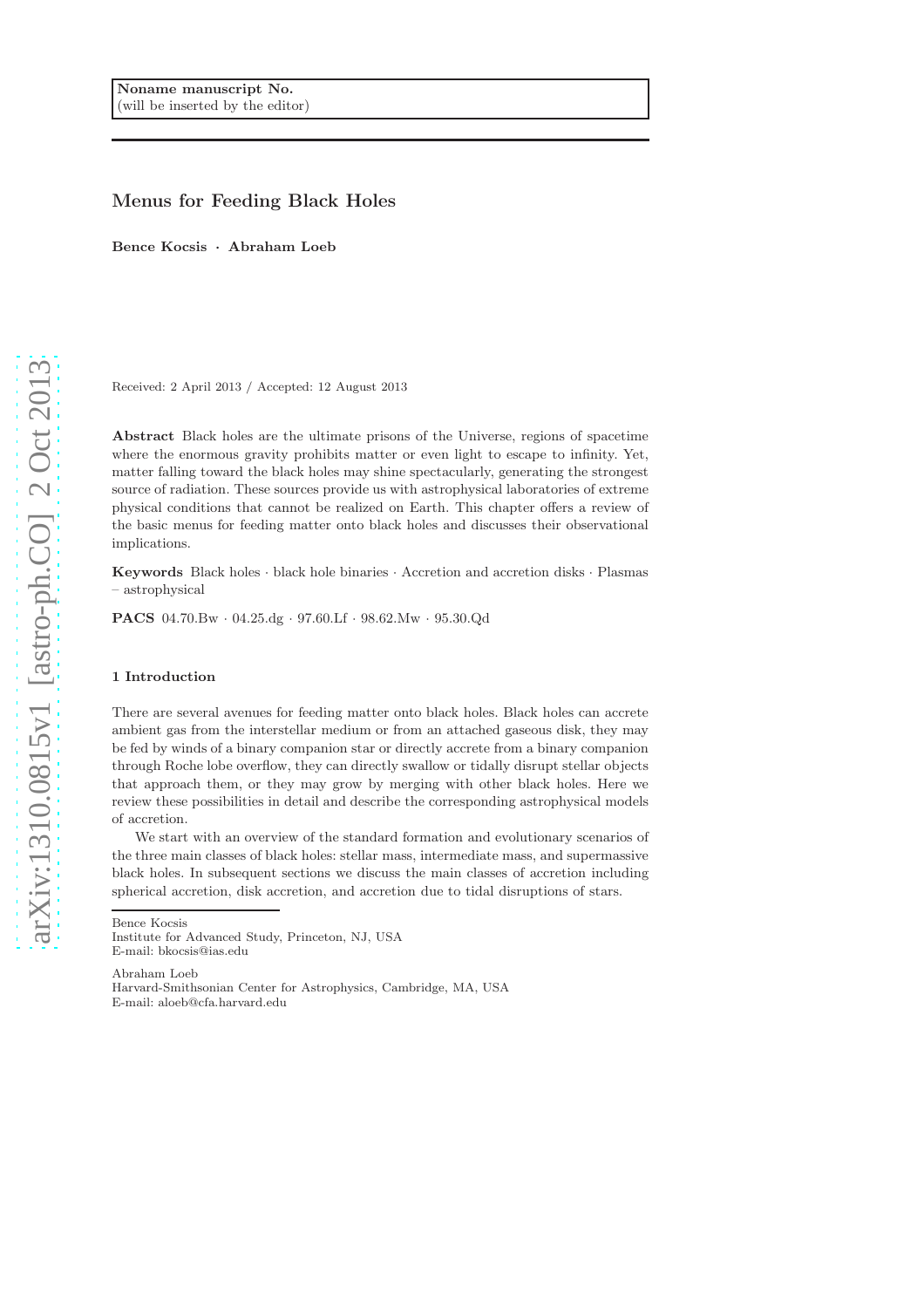

<span id="page-1-0"></span>Fig. 1 Types of stellar remnants of massive stars for different initial stellar masses and metallicity. Figure credit: [Heger et al. \(2003](#page-22-0)).

# 2 Black Hole Formation and Evolution

### 2.1 Collapse of Massive stars

Compact objects may form when the core of a massive star consumes its nuclear fuel and loses pressure support, resulting in a catastrophic collapse. Whether the final state is a neutron star or a black hole depends on the mass of the star, its composition (i.e. metallicity) as depicted in Figure [1,](#page-1-0) and rotation speed. Stars with masses between ∼ 8–25 often explode as a Type II supernova and leave a neutron star/pulsar remnant. For more massive stars, in the range  $25-35 \,\mathrm{M}_{\odot}$ , the fall back of the carbon-oxygen core may be significant to crush the remnant into a black hole [\(Fryer 1999\)](#page-21-0). For even more massive stars, the complete hydrogen envelope is lost to strong winds, leaving an isolated Wolf-Rayet star. This star then explodes as a Type-Ib/c supernova. Depending on the less-understood Wolf-Rayet mass loss rates, the final remnant is either a neutron star or a black hole. Recent work (e.g., [Ugliano et al. 2012](#page-25-0)) shows that black holes can form across a somewhat wider range of initial masses ( $M \gtrsim 15 \,\mathrm{M}_{\odot}$ ), and neutron stars can form from much higher mass progenitors  $(M \gg 25 \,\mathrm{M}_{\odot})$ . This is also hinted by the young progenitors inferred for observed magnetars  $(M > 40 M_{\odot})$ ; [Muno et al. 2006\)](#page-23-0).

The mass of the remnant black hole depends on the amount of wind loss, fall back, and metallicity. It is typically estimated to be between  $5-15 M_{\odot}$  for solar metallicities and between 5–80  $M_{\odot}$  in globular clusters or metal-poor galaxies with 0.01  $Z_{\odot}$ [\(Belczynski et al. 2010](#page-20-0)). Higher mass black holes may form during the collapse of the first stars, the so-called Population III stars, discussed in § [2.4.](#page-6-0)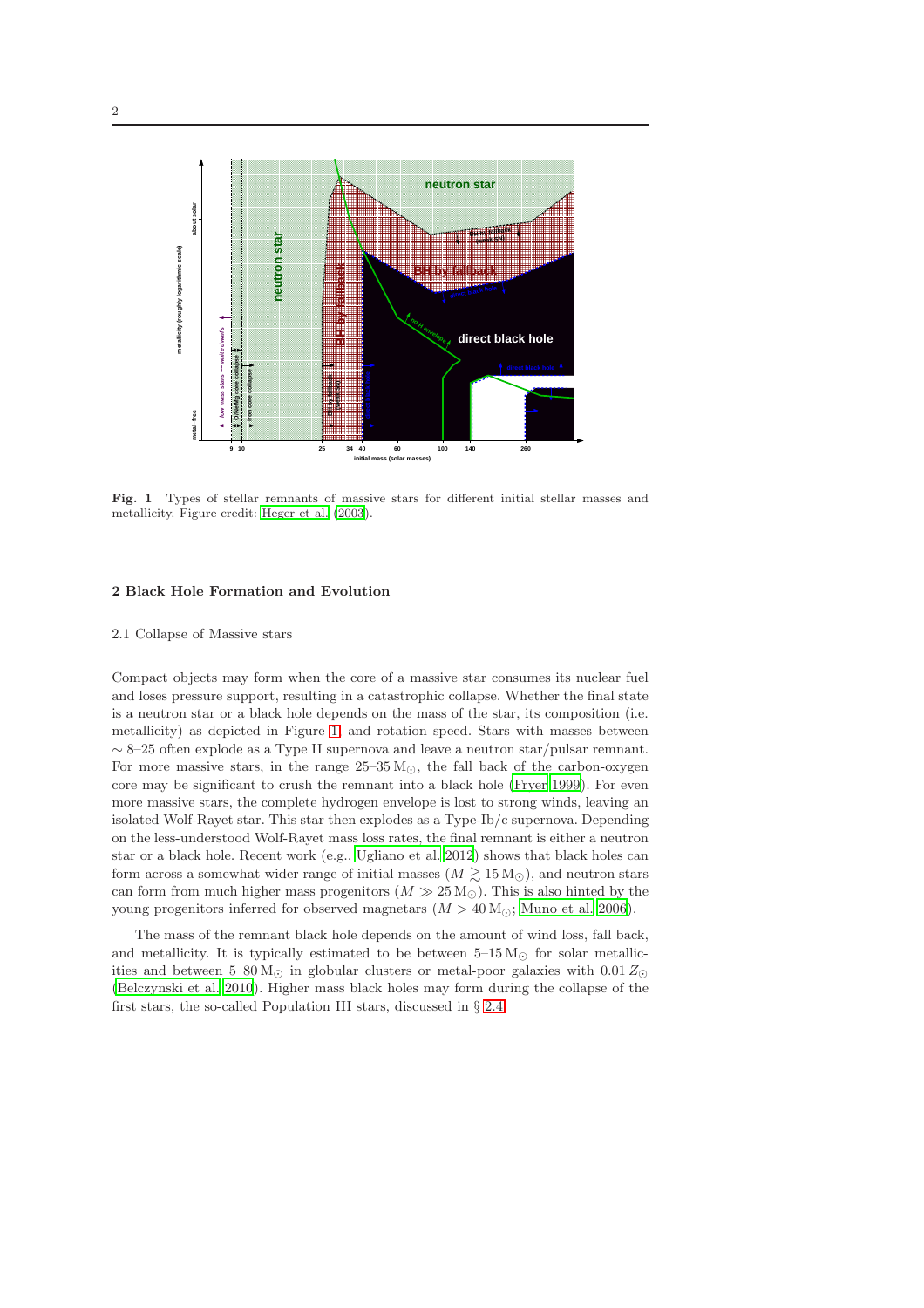<span id="page-2-0"></span>2.2 Black Holes in Stellar Binaries

Many stellar-mass black holes and neutron stars are found in close binary systems. In the local Universe, black-hole X-ray binaries come in two flavors, depending on the mass of the companion star: low-mass X-ray binaries where a low-mass companion transfers mass owing to the tidal force exerted by the black hole, and high-mass X-ray binaries (BH-HMXB) where the companion is a massive star which could also transfer mass to the black hole through a wind. At redshifts  $z \geq 6$  when the age of the Universe was short, BH-HMXB were probably most important since they are known to produce their X-rays over a short lifetime ( $\sim 10^8$  yr). The cumulative X-ray emission from BH-HMXBs is expected to be proportional to the star formation rate [\(Grimm et al.](#page-22-1) [2003](#page-22-1); [Ranalli et al. 2003](#page-24-0); [Mineo et al. 2012\)](#page-23-1). If indeed the early population of stars was tilted towards high masses and binaries were common, BH-HMXB may have been more abundant per star formation rate in high redshift galaxies. The X-rays produced by BH-HMXBs may have had important observable effects as they catalyzed H2 formation, heated the intergalactic medium, and modified the 21-cm signal from neutral hydrogen. Their overall influence was, however, limited: hydrogen could not have been reionized by X-ray sources based on current limits on the unresolved component of the X-ray background.

The formation of BH binaries may be linked to the evolution of binary stars, transferring mass during their lives. X-ray binaries in particular, are believed to be affected by mass transfer in the giant phase. The standard evolutionary scenario leading to a HMXB is depicted in Fig. [2.](#page-3-0) Here at least one of the stars in the binary must be a massive star. After a few million years, it exhausts its hydrogen, expands into a red giant, and transfers its entire envelope to the secondary. At this stage, the primary and secondary become a Wolf-Rayet star and a massive O/B star. The primary then explodes as a type Ib supernova, and becomes a neutron star or a black hole depending on its initial mass (see Fig. [1\)](#page-1-0). The powerful winds of the massive secondary star sources accretion for the companion compact object. Later, as the secondary runs out of hydrogen and expands to within the Roche lobe of the compact object where the gravity of the compact object dominates,

<span id="page-2-1"></span>
$$
r_R = a(1 - e) \left(\frac{m}{2M}\right)^{1/3} \tag{1}
$$

the compact object will accrete continuously from the secondary. Here  $M, m, a, e$  are the primary and secondary masses, semimajor axis, and eccentricity. As the secondary becomes a red giant, it may completely engulf the orbit. In this common envelope stage, the angular momentum of the binary can quickly decrease as the envelope is heated and ejected. If the core of the giant merges with the neutron star, it may form a Thorne-Zytkow object [\(Thorne and Zytkow 1977](#page-25-1)), or if it is ejected completely, it leaves behind a black hole or neutron star primary orbiting closely around a Wolf-Rayet star secondary. Next, the secondary explodes as a Type-Ib supernova. If the kick from the supernova explosion is larger than the gravitational binding energy, the two compact objects may fly apart, as single black holes or neutron stars. Alternatively, if the kick is weaker, it leaves behind a relativistic eccentric double black hole, double neutron star, or black hole-neutron star binary.

These double compact object binaries then gradually loose energy and angular momentum due to gravitational wave emission, which leads to the shrinking of the orbital separation and eccentricity. The existence of gravitational waves is a generic prediction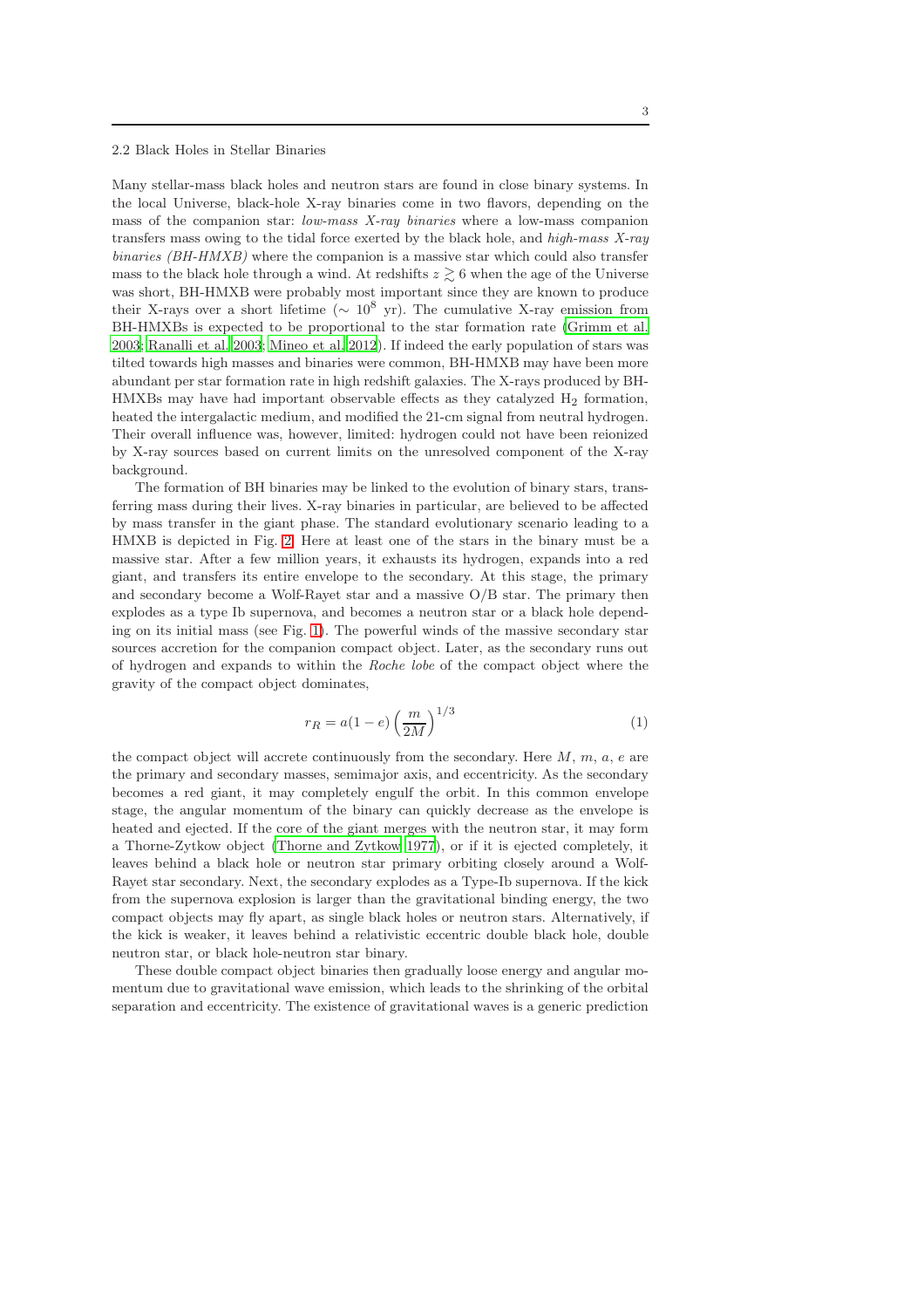

<span id="page-3-0"></span>Fig. 2 Evolutionary stages of high mass binary stars from top to bottom. The initially more massive star (primary) is shown on the left. A black hole or neutron star forms in the  $4<sup>th</sup>$  stage during a type Ib supernova possibly accompanied by a long GRB. The 5<sup>th</sup> stage represents a typical HMXB. Once the secondary fills its Roche lobe, it may supply super-Eddington accretion and lead to a super-soft X-ray source. Later the binary inspirals in a common envelope, ejecting the envelope. This may lead to a second supernova, leaving a relativistic double BH, NS, or BH/NS binary. These objects merge after gravitational wave emission, possibly generating a short GRB. The approximate timescale and number of such binaries in the Galaxy are labeled in each evolutionary stage. Figure credit: Postnov [and Yungelson \(2006](#page-24-1)).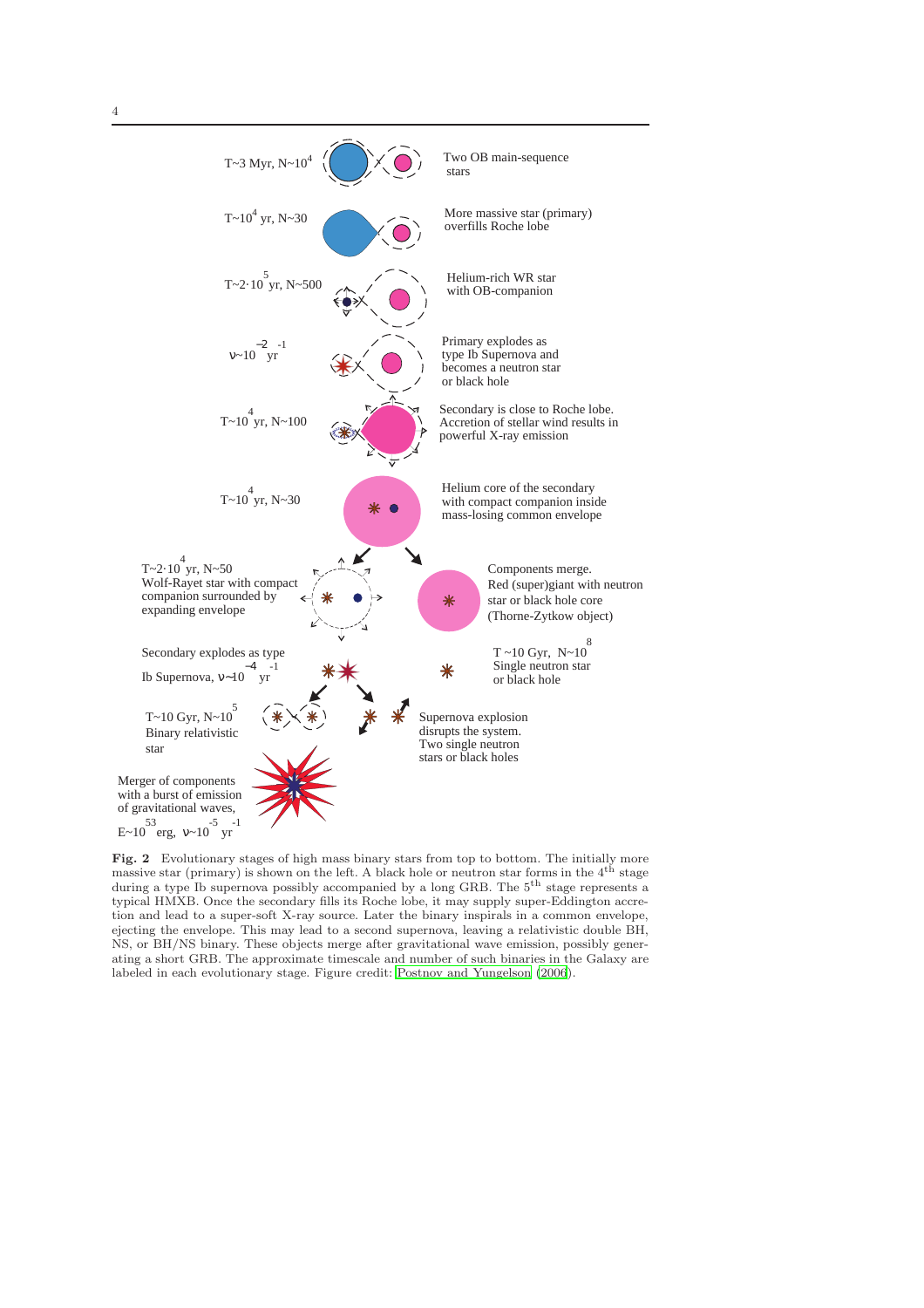of Einstein's theory of gravity. They represent ripples in space-time generated by the motion of the two black holes as they move around their common center of mass in a tight binary. The energy carried by the waves is taken away from the kinetic energy of the binary, which therefore tightens with time. Ultimately, the gravitational waves emitted close to merger will be detectable by Advanced  $LIGO<sup>1</sup>$  $LIGO<sup>1</sup>$  $LIGO<sup>1</sup>$  and  $VIRGO<sup>2</sup>$  $VIRGO<sup>2</sup>$  $VIRGO<sup>2</sup>$ . Additionally, if at least one of the components is a neutron star, the merger may produce a bright gamma ray burst (GRB).

The above scenario involves massive stars. The analogous evolutionary scenario for less massive binary stars leads to a white dwarf, neutron star, or black hole with a moderate to low-mass main sequence star, and ultimately a double compact object binary (e.g. double degenerate white dwarf binary). In this case, the separation is much larger larger than commonly observed in low mass X-ray binaries (LMXBs). The formation of LMXBs is less understood. Many-body interactions, especially in globular clusters may lead to LMXBs. Alternatively, a massive binary system may form LMXBs if there is a rapid super-Eddington wind phase and angular momentum evolution in between the  $5^{th}$  and  $6^{th}$  stage in Figure [2.](#page-3-0) Black holes may form in low mass binaries during an accretion-induced collapse if a neutron star is feeding through Roche lobe overflow from a companion [\(Dermer and Atoyan 2006\)](#page-21-1). Another possibility is the merger of a WD with a NS [\(Paschalidis et al. 2009\)](#page-24-2), although in this case it is unclear whether sufficient mass will accrete onto the NS if the WD material undergoes explosive nuclear burning (Fernández and Metzger 2013).

Neutron star or black hole binaries that accrete from a strong wind of the companion star, may be modeled using Bondi-Hoyle-Lyttleton accretion. Compact objects that accrete from the companion star through a Roche-lobe overflow, provide examples of disk accretion. We discuss Bondi and disk accretion in § [3](#page-8-0) and § [4,](#page-12-0) respectively.

A neutron star in a LMXB that undergoes mass transfer from a secondary star is expected to be spun up during the accretion to millisecond periods, leaving a millisecond pulsar. Since black holes are more massive with a larger angular momentum, they cannot be spun up significantly by a lower mass companion.

#### <span id="page-4-3"></span>2.3 Supermassive black holes

Supermassive black holes of masses between  $10^6$ – $10^{10}$  M<sub>☉</sub> are observed in the centers of most if not all nearby galaxies. As they accrete gas, the gas shines as a bright pointlike quasi-stellar object, called a quasar. These objects are observed from cosmological distances up to high redshifts, where the Universe was less than a billion years old. How could such massive black holes form in such a short amount of time?

Growing a supermassive black hole very quickly is difficult. Accretion of collisionless dark matter particles is negligible and can be ignored [\(Shapiro and Teukolsky 1983a](#page-25-2)). For gas accretion – there is a maximum luminosity at which the environment of a black hole of mass  $M_{\rm BH}$  may shine and still accrete gas, called the Eddington limit,  $L_{\rm Edd}$ . This limit is obtained by setting the outward continuum radiation pressure equal to the inward gravitational force. Denoting the gravitational potential with  $\Phi$ , pressure with  $p$ , density with  $\rho$ ,

<span id="page-4-2"></span>
$$
\nabla \Phi = -\frac{\nabla p}{\rho} = \frac{\kappa}{c} \mathbf{F}_{\text{rad}} \,, \tag{2}
$$

<http://www.ligo.caltech.edu/>

<span id="page-4-1"></span><span id="page-4-0"></span> $<sup>2</sup>$  <http://www.ego-gw.it/></sup>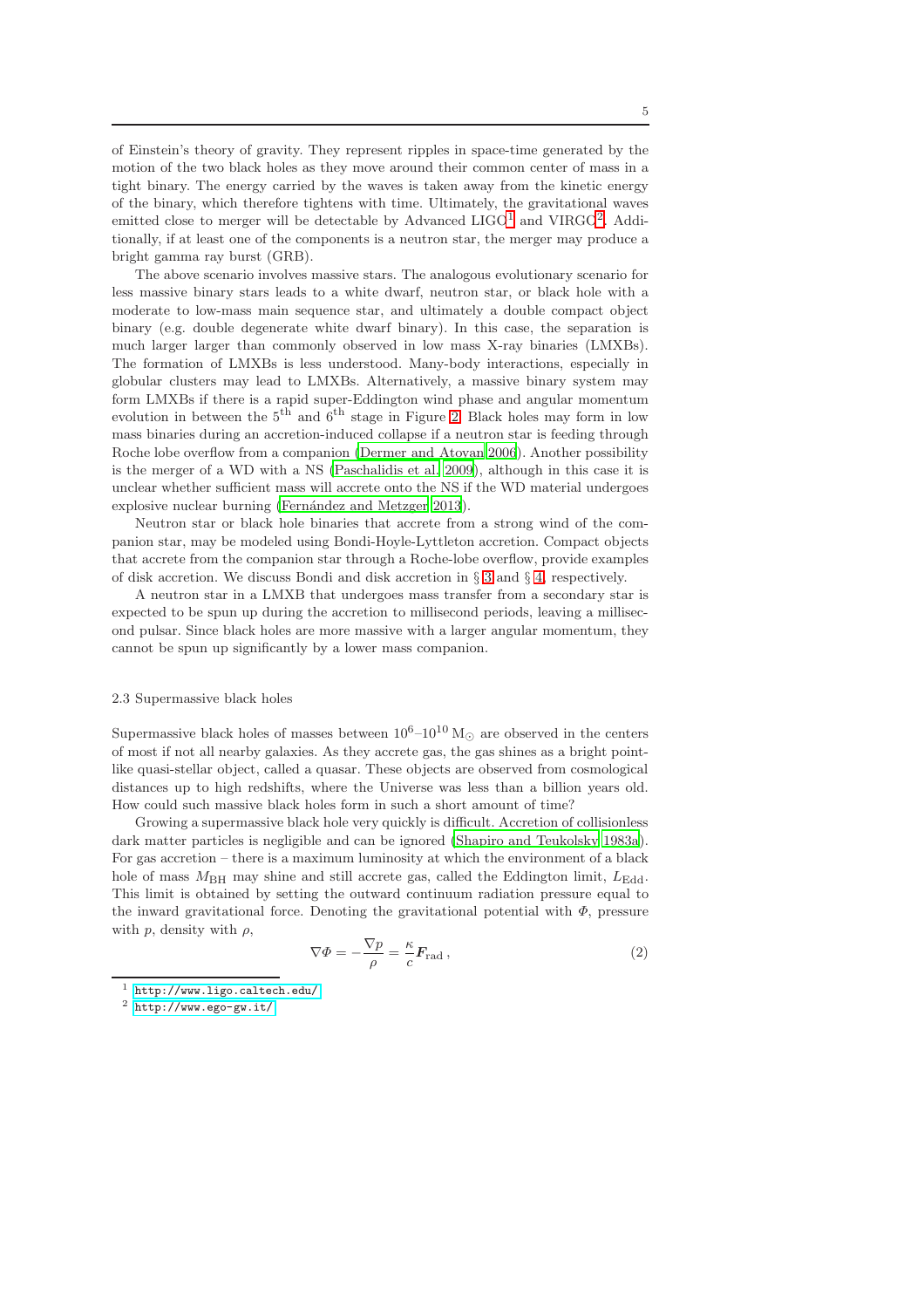where in the last equality we assumed that the pressure is dominated by radiation pressure which is associated to a radiation flux  $\mathbf{F}_{\text{rad}}$ . Here  $\kappa$ , is the opacity. There are two primary sources of opacity for the typical densities and temperatures here: Thomson electron scattering and bremsstrahlung (i.e labeled free-free absorption) with

<span id="page-5-2"></span>
$$
\kappa_{\rm es} = \frac{\sigma_{\rm T}}{m_{\rm p}} = 0.4 \text{ cm}^2 \text{ g}^{-1} \quad \text{and} \quad \kappa_{\rm ff} \approx 8 \times 10^{22} \text{ cm}^2 \text{ g}^{-1} \left(\frac{\rho}{\text{g cm}^{-3}}\right) \left(\frac{T}{\text{K}}\right)^{-7/2}, \quad (3)
$$

where we assumed a pure hydrogen plasma for simplicity, where mp denotes proton mass and  $\sigma_{\rm T}$  denotes the Thomson cross section. Substituting equation [\(2\)](#page-4-2) into the definition of the luminosity of the source bounded by a surface  $S$ , we get

$$
L = \int_{S} \mathbf{F}_{\text{rad}} \cdot \mathbf{d}S = \frac{c}{\kappa} \int_{S} \nabla \Phi \cdot \mathbf{d}S. \tag{4}
$$

Using Gauss's theorem, Poisson's equation  $\nabla^2 \Phi = 4\pi G \rho$ , and the definition of the mass,

<span id="page-5-1"></span>
$$
L_{\rm E} = \frac{c}{\kappa} \int_V \nabla^2 \Phi \, \mathrm{d}V = \frac{4\pi G c}{\kappa} \int_V \rho \, \mathrm{d}V = \frac{4\pi G Mc}{\kappa} = 1.3 \times 10^{44} \left(\frac{M_{\rm BH}}{10^6 \, M_{\odot}}\right) \, \text{erg s}^{-1} \,. \tag{5}
$$

This sets the maximum luminosity of a source in hydrostatic equilibrium,  $L_{\text{Edd}}$  denotes Eddington luminosity. Note that we did not assume spherical geometry. While the effects of rotation can somewhat change this theoretical limit in an accretion disk, observed quasars for which black hole masses can be measured by independent methods appear to respect this limit.

The total luminosity from gas accreting onto a black hole, L, can be written as some radiative efficiency  $\epsilon$  times the mass accretion rate  $\dot{M}$ ,

$$
L = \epsilon \dot{M} c^2,\tag{6}
$$

with the black hole accreting the non-radiated component,  $\dot{M}_{\text{BH}} = (1 - \epsilon)\dot{M}$ . The equation that governs the growth of the black hole mass is then

$$
\dot{M}_{\rm BH} = \frac{M_{\rm BH}}{t_{\rm Edd}},\tag{7}
$$

where (after substituting all fundamental constants),

<span id="page-5-0"></span>
$$
t_{\rm Edd} = 4 \times 10^7 \left( \frac{\epsilon/(1-\epsilon)}{0.1} \right) \left( \frac{L}{L_{\rm Edd}} \right)^{-1} \text{ yr.}
$$
 (8)

We therefore find that as long as fuel is amply supplied, the black hole mass grows exponentially in time,  $M_{\text{BH}} \propto \exp(t/t_{\text{Edd}})$ , with an e-folding time  $t_{\text{Edd}}$ . Since the growth time in equation [\(8\)](#page-5-0) is significantly shorter than the  $\sim 10^9$  years corresponding to the age of the Universe at a redshift  $z \sim 6$  – where black holes with a mass  $\sim 10^9$  M<sub>☉</sub> are found – one might naively conclude that there is plenty of time to grow the observed black hole masses from small seeds. For example, a seed black hole from a Population III star of 100  $M_{\odot}$  can grow in less than a billion years up to  $\sim 10^9$   $M_{\odot}$  for  $\epsilon \sim 0.1$ and  $L \sim L_{\text{Edd}}$ . However, the intervention of various processes makes it unlikely that a stellar mass seed will be able to accrete continuously at its Eddington limit without interruption.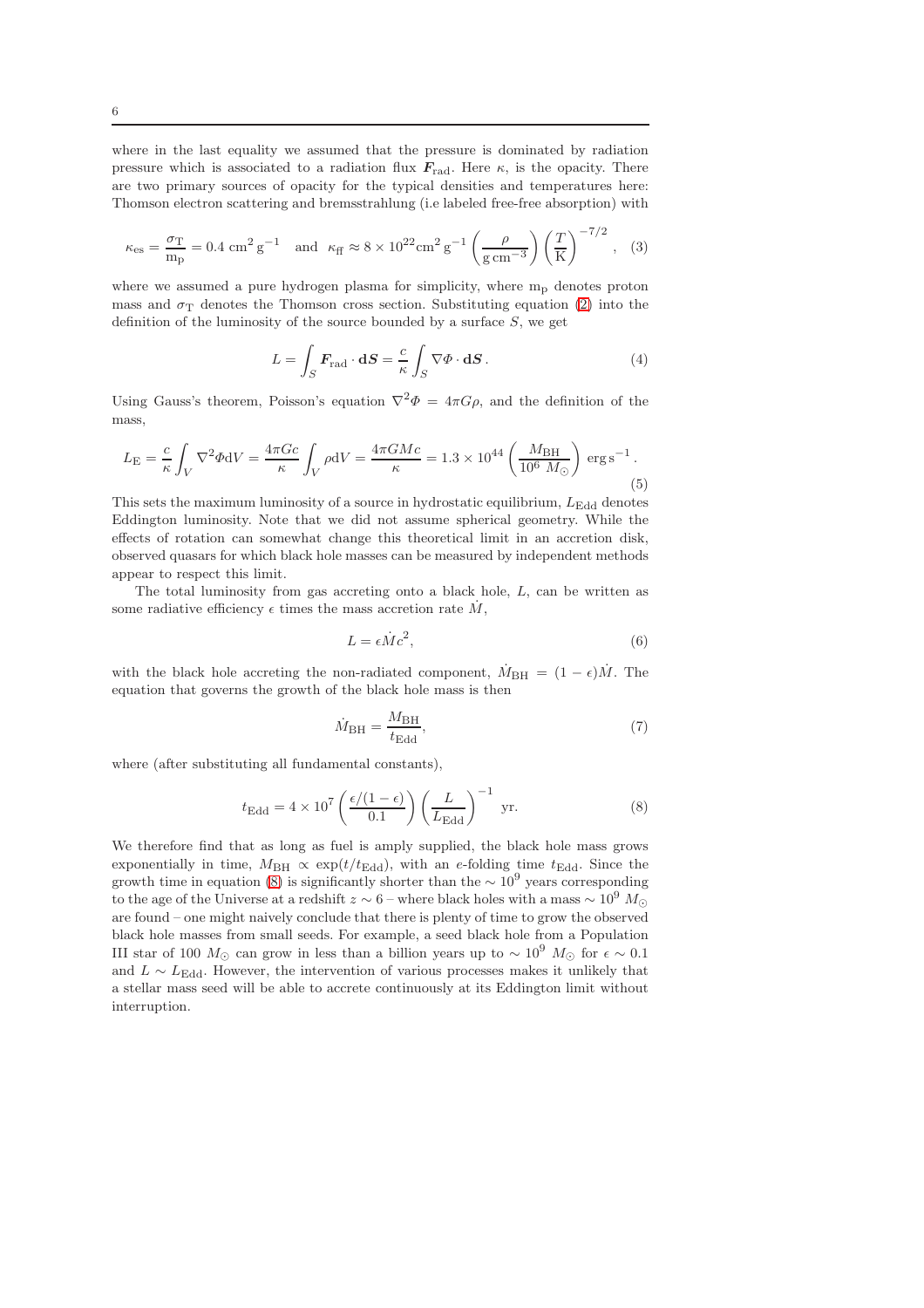Mergers are very common in the early Universe. Every time two gas-rich galaxies come together, their black holes are likely to coalesce. The coalescence is initially triggered by "dynamical friction" from the surrounding gas and stars (see Fig. [3.3,](#page-9-0) and is completed – when the binary gets tight – as a result of the emission of gravitational radiation [\(Begelman et al. 1980](#page-20-1)). Computer simulations reveal that when two black holes with unequal masses merge to make a single black hole, the remnant gets a kick due to the non-isotropic emission of gravitational radiation at the final plunge. This kick was calculated recently using advanced computer codes that solve Einstein's equations, a task that was plagued for decades with numerical instabilities [\(Pretorius](#page-24-3) [2005](#page-24-3); [Campanelli et al. 2006](#page-20-2); [Baker et al. 2006](#page-19-0)). The typical kick velocity is hundreds of kilometer per second (and up to ten times more for special spin orientations), much larger than the escape speed from the first dwarf galaxies. This implies that continuous accretion was likely punctuated by black hole ejection events [\(Blecha and Loeb 2008](#page-20-3); [Tanaka and Haiman 2009](#page-25-3)), forcing the merged dwarf galaxy to grow a new black hole seed from scratch. These black hole recoils might have left observable signatures in the local Universe. For example, the halo of the Milky Way galaxy may include hundreds of freely-floating ejected black holes with compact star clusters around them, representing relics of the early mergers that assembled the Milky Way out of its original building blocks of dwarf galaxies [\(O'Leary and Loeb 2009](#page-24-4)).

#### <span id="page-6-0"></span>2.4 Seeds of Supermassive Black Holes

Supermassive black holes with masses exceeding  $10^9$  M<sub>☉</sub> are observed at cosmological distances where the Universe was less than a billion years old. Assuming that their luminosity does not exceed the Eddington limit and the radiative efficiency is  $\sim 10\%$ , one is driven to the conclusion that the black hole seeds must have started more massive than the stellar regime of  $\lesssim 100 M_{\odot}$ . The needed seeds may originate from supermassive stars, defined as hydrostatic configurations with masses  $10^3$ – $10^8$   $M_{\odot}$  [\(Loeb and Rasio](#page-23-2) [1994](#page-23-2); [Bromm and Larson 2004\)](#page-20-4). Lacking carbon, nitrogen, oxygen, and iron, these first stars do not drive powerful stellar winds as present-day massive stars. Such systems have not been observed as of yet. Theoretically, they are expected to be supported almost entirely by radiation pressure and hence their luminosity equals the Eddington limit (equation [5\)](#page-5-1). Supermassive stars steadily contract and convert their gravitational binding energy to radiation with a total lifetime  $\lesssim 10^6$  yr before they collapse to a black hole.

Is it possible to make such stars in early galaxies? Numerical simulations indicate that stars of mass  $\sim 10^6$  M<sub>☉</sub> could have formed at the centers of early dwarf galaxies that were barely able to cool their gas through transitions of atomic hydrogen, having  $T_{\rm vir} \sim 10^4$  K and no H<sub>2</sub> molecules (which were suppressed by a Lyman-Werner background, [Bromm and Loeb 2003](#page-20-5); [Dijkstra et al. 2008](#page-21-3); Regan [and Haehnelt 2009](#page-24-5)). Such systems have a total mass that is several orders of magnitude higher than the earliest Jeans-mass condensations. In both cases, the gas lacks the ability to cool well below  $T_{\text{vir}}$ , and so it fragments into one or two major clumps. The simulation results in clumps of several million solar masses, which inevitably form massive black holes. The existence of such massive seeds would have given a jump start to the black hole growth process.

The nearly uniform entropy established by convection makes the structure of supermassive stars simple (equivalent to a so-called polytrope with an index  $n = 3$ ) with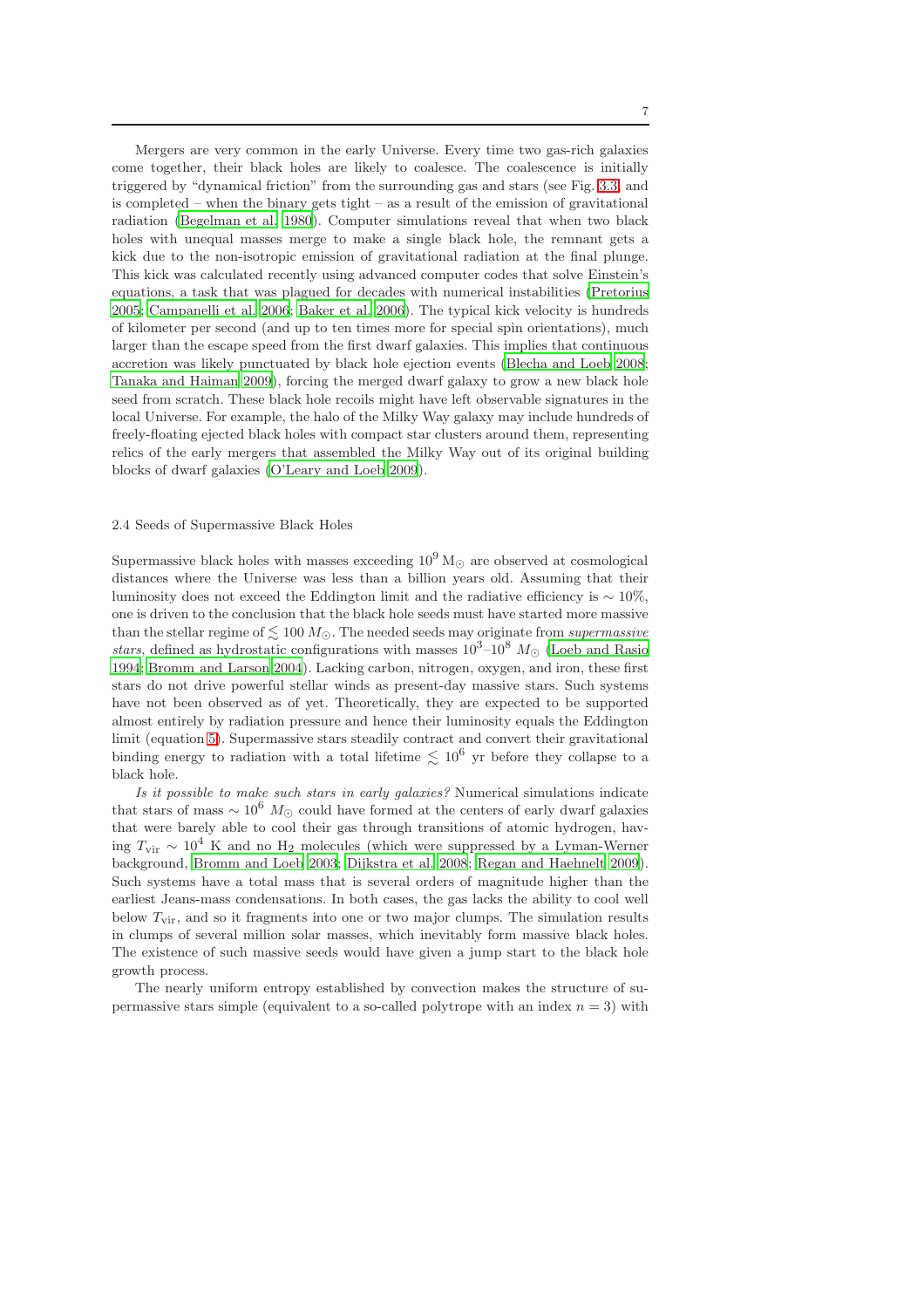a unique relation between their central temperature  $T_c$  and central density  $\rho_c$ ,

$$
T_c = 2 \times 10^6 \text{ K} \left( \frac{\rho_c}{1 \text{ g cm}^{-3}} \right)^{1/3} \left( \frac{M_{\star}}{10^6 \text{ M}_{\odot}} \right)^{1/6}.
$$
 (9)

Because of this modest temperature, nuclear reactions are insignificant in metal-poor stars with masses  $M_{\star} > 10^5 M_{\odot}$ . General relativistic corrections make the star unstable to direct collapse to a black hole as soon as its radius contracts to a value

$$
R_{\star} < R_{\rm crit} = 1.59 \times 10^3 \left(\frac{M_{\star}}{10^6 \, M_{\odot}}\right)^{1/2} \left(\frac{GM_{\star}}{c^2}\right). \tag{10}
$$

Rotation can stabilize supermassive stars to smaller radii, but even rotating stars are expected to eventually collapse to a black hole after shedding their angular momentum through a wind [\(Saijo et al. 2002\)](#page-25-4). If the supermassive star is made of pre-enriched gas, then powerful winds will inevitably be driven at its surface where the opacity due to lines from heavy elements far exceeds the Thomson value, making the outward radiation force stronger than gravity.

We note that the infall of a sufficiently dense, optically-thick spherical envelope of gas cannot be prevented by radiation pressure even if the radiation production rate exceeds the Eddington limit near the center. So long as the mass infall rate is sufficiently high, the Eddington limit will not apply because the photons will be trapped in the flow. Super-Eddington accretion can grow a seed black hole rapidly (as in the case of stellar collapse), as long as the blanket of infalling gas advects the radiation inwards as it accretes onto the black hole. This "obscured" mode of black hole accretion (which is hidden from view) could be particularly important at high redshifts when the gas density and infall rate onto galaxies obtain their highest values [\(Wyithe and Loeb](#page-26-0) [2012](#page-26-0)). We discuss the physics of this possibility in § [3](#page-8-0) below.

# 2.5 Intermediate mass black holes

Up to this point we have discussed the two well known classes of black holes: the stellar-mass and supermassive black holes. An intriguing question is whether there is an intermediate population of black holes in the mass range  $M_{\text{imbh}} \sim 100-10^5 M_{\odot}$ [\(Miller and Colbert 2004](#page-23-3)). These objects, referred to as intermediate mass black holes (IMBHs), are interesting for several reasons: they may represent seeds for forming SMBHs through accretion, they could stabilize globular clusters against core collapse [\(Baumgardt et al. 2004](#page-19-1)), they can lead to dark matter overdensities which will cause excessive dark matter annihilation signals [\(Bertone et al.](#page-20-6) [2005,](#page-20-6) [2009\)](#page-20-7), they may have participated in cosmic reionization [\(Madau et al. 2004\)](#page-23-4), and may provide sources of gravitational waves for direct detection [\(Wyithe and Loeb 2003,](#page-26-1) [2004;](#page-26-2) [Mandel et al.](#page-23-5) [2008](#page-23-5); [O'Leary et al. 2009;](#page-24-6) [Kocsis et al. 2012](#page-22-2)).

Several theoretical arguments have been put forth for forming IMBHs. The collapse of the first supermassive Pop-III stars may form IMBHs. This process can add  $\sim 50(M_{\text{imbh}}/150 \,\text{M}_{\odot})$  IMBHs to galactic centers [\(Madau and Rees 2001](#page-23-6)). Secondly, runaway collisions of stars [\(Portegies Zwart and McMillan 2002](#page-24-7); [Freitag et al. 2006](#page-21-4)) or collisions with stellar black holes [\(O'Leary et al. 2006](#page-24-8)) in dense star clusters can also produce IMBHs. The clusters sink to the galactic nucleus due to dynamical friction (§ [3.3\)](#page-9-0) and deposit their IMBHs. This channel may supply an additional 50 IMBHs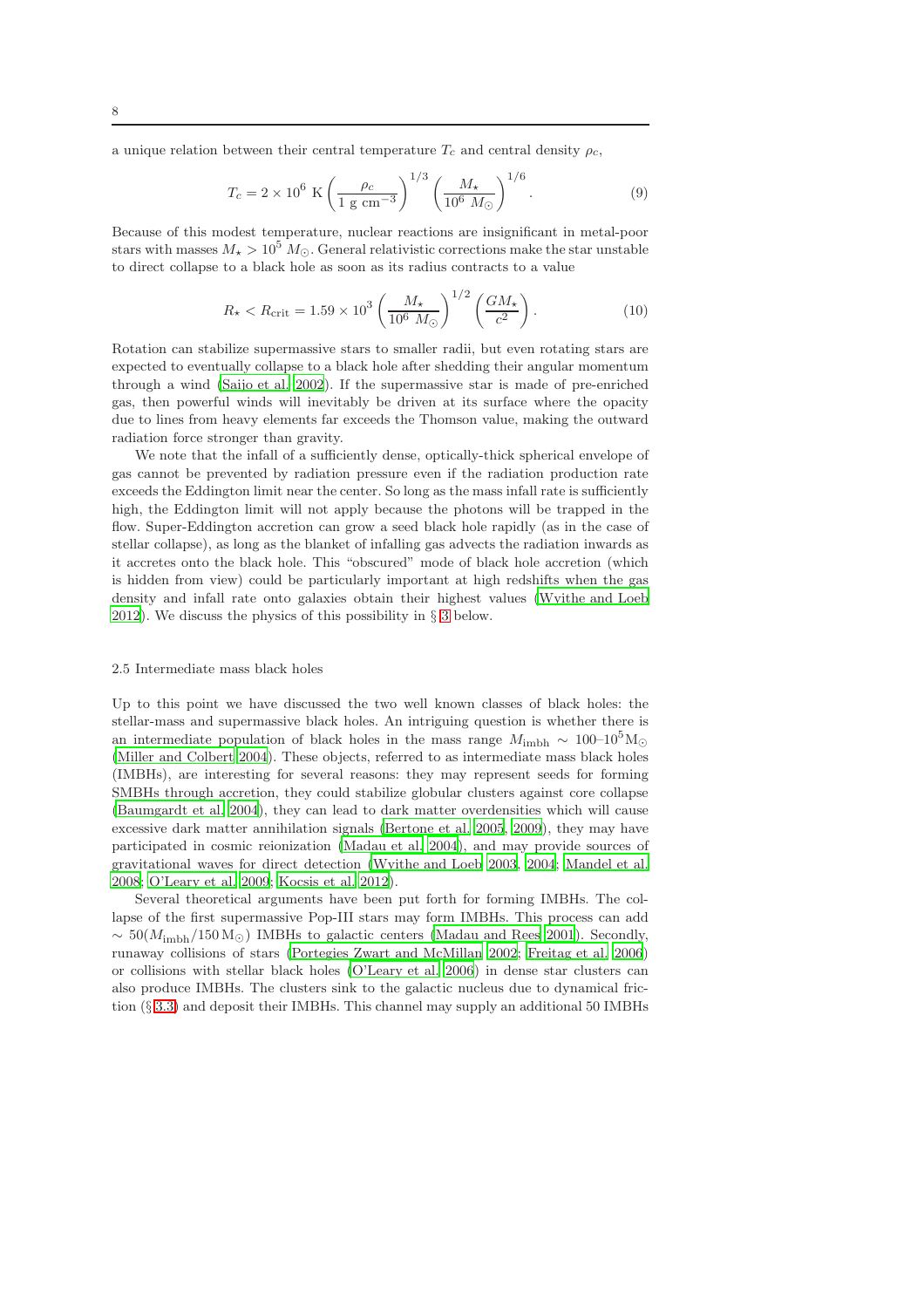of mass  $10^3$  M<sub> $\odot$ </sub> within the inner 10 pc [\(Portegies Zwart et al. 2006\)](#page-24-9). IMBHs can also form and migrate inwards in the accretion disks of SMBHs [\(Goodman and Tan 2004](#page-21-5); [Levin 2007;](#page-23-7) [Kocsis et al. 2011](#page-22-3); [McKernan et al. 2012](#page-23-8)).

Ultraluminous X-ray sources (ULXs) provide the best observational candidates for IMBHs (see § [4](#page-12-0) below). In particular, the estimated IMBH mass in ESO 243-49 HLX-1 based on its X-ray thermal accretion disk spectrum and radio signal is in the range  $9 \times 10^3$ – $9 \times 10^4$  M<sub> $\odot$ </sub> [\(Davis et al. 2011](#page-21-6); [Webb et al. 2012\)](#page-26-3). IMBHs may also represent low luminosity X-ray sources in the Galactic bulge accreting gas from the interstellar medium or infalling gas clouds [\(Bartos et al. 2013](#page-19-2)).

# <span id="page-8-0"></span>3 Bondi-Hoyle-Lyttleton Accretion

Bondi-Hoyle-Lyttleton accretion denotes a general class of black hole accretion, where the black hole is completely embedded in a gaseous medium and the inflow is spherical without a significant rotation. This occurs if black holes accrete from the ambient interstellar medium, as they pass through a dense gas cloud, become embedded in the envelope of a giant star, or if they accrete from a powerful wind of a binary companion star. Stellar mass black holes embedded in the accretion disk of a supermassive black hole may also accrete from the gaseous medium through this mode of accretion. Here we review the physical principles of Bondi-Hoyle-Lyttleton accretion and its observational implications.

### 3.1 Simple model for spherical accretion

Consider a black hole of mass  $M$  is moving with relative velocity  $V$  in an ambient medium of density  $\rho_0$  and temperature  $T_0$ . The root-mean-square velocity of thermal protons in the gas relative to the black hole is roughly  $v_{\rm rms} = \sqrt{c_s^2 + V^2}$ , where  $c_s \approx \sqrt{k_B T / m_P}$  is the sound speed. The gas particles interior to the Bondi radius,

<span id="page-8-2"></span>
$$
r_{\rm B} = \frac{2GM}{v_{\rm rms}^2} \tag{11}
$$

are gravitationally bound to the black hole and are accreted. The steady mass flux of particles entering this radius is  $\rho_0 v_{\rm rms}$ . Multiplying this flux by the surface area associated with the Bondi radius,  $\pi r_{\rm B}^2$ , gives the supply rate of gas,

<span id="page-8-1"></span>
$$
\dot{M}_{\rm B} = 4\pi\rho_0 \frac{G^2 M^2}{v_{\rm rms}^3} = 78 \left(\frac{M}{10^8 \ M_{\odot}}\right)^2 \left(\frac{n_H}{1 \ \rm cm^{-3}}\right) \left(\frac{T_0}{10^4 \ \rm K}\right)^{-3/2} \ M_{\odot} \ \rm yr^{-1}.
$$
 (12)

where the second equality assumes a static medium ( $v_{\text{rms}} = c_s$ ) and  $n_H = \rho_0/m_p$ . In a steady state this supply rate equals the mass accretion rate into the black hole.

This simple estimate for quasi-spherical accretion onto black holes is consistent with a range of simplified models. [Hoyle and Lyttleton \(1939](#page-22-4)) derived the accretion onto a point mass in the limit that the gas pressure is negligible  $(c_s = 0)$  and particles move on ballistic orbits. [Bondi and Hoyle \(1944](#page-20-8)) extended the analysis to include accretion from an axisymmetric wake behind the black hole, which led to a similar result, modified by a factor ∼ 1/2. [Bondi \(1952](#page-20-9)) solved the Euler and continuity equations for a spherically symmetric steady-state adiabatic flow of gas assuming that the accreting object does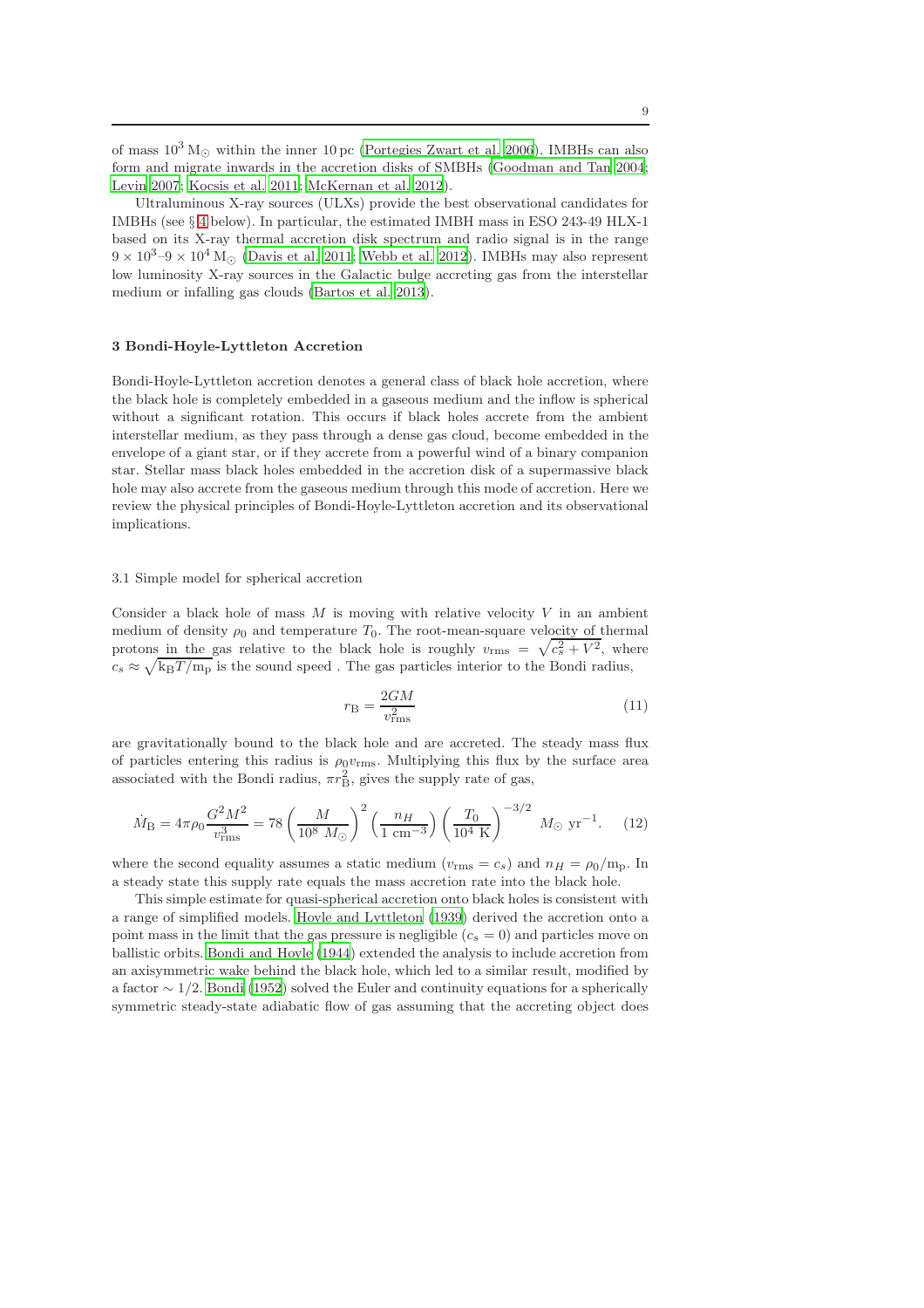not move relative to the medium  $(V = 0)$ . Well inside the sonic radius (i.e., the point at which the infall and sound speeds are equal), the velocity is close to free-fall  $v \sim$  $(2GM/r)^{1/2}$  and the gas density is  $\rho(r) \sim \rho_0(r/r_B)^{-3/2}$ . If the black hole moves with a supersonic velocity  $V > c_s$ , then a shock wave forms behind the hole, and the accretion occurs primarily from the shocked gas in a column trailing the black hole. The Bondi solution is then appropriate interior to the shock front and the Bondi radius  $r_B$ . The correction factor of this detailed calculation for the accretion rate relative to equation [\(12\)](#page-8-1) is of order unity (see [Ruffert 1994](#page-25-5) for an updated formula).

### 3.2 Luminosity

The luminosity of an accretion flow is generally expressed in terms of the radiative efficiency  $\epsilon$  for converting rest mass to radiation as,  $L = \epsilon \dot{M} c^2$ . The accretion rate for Bondi-Hoyle-Lyttleton accretion,  $\dot{M}_B$ , is given by equation [\(12\)](#page-8-1). The radiative efficiency,  $\epsilon$  is very small during spherical accretion since most of the energy, in the form of kinetic energy, heat, and radiation, is advected into the black hole rather than escape to infinity. This is due to the fact that the cooling time is longer than its accretion (free-fall) time or the diffusion time of the radiation outwards is much longer than the free-fall time and the radiation is trapped in the flow [\(Rees 1978](#page-24-10); [Begelman](#page-20-10) [1979](#page-20-10); [Blondin 1986](#page-20-11)). The infall time of the fluid element from the Bondi radius to to the BH is approximately,  $t_{\text{ff}}(r) = r_{\text{B}}/v_{\text{rms}}$  and the photon diffusion time in the optically thick limit (i.e. where the optical depth satisfies  $\tau = \kappa \rho r_B \gg 1$ ) is

<span id="page-9-1"></span>
$$
t_{\text{diff}}(r) = \frac{1}{2c} \int_0^{r_B} \kappa \rho(\xi) \xi \, \mathrm{d}\xi = \frac{\kappa}{\pi c} \frac{\dot{M}_{\text{B}}}{v_{\text{rms}}} \tag{13}
$$

where we have used equations [\(11\)](#page-8-2) and [\(12\)](#page-8-1),  $\rho(r) \propto r^{-3/2}$  for Bondi accretion, and  $\kappa$ denotes the opacity. Thus, the diffusion time is larger than the infall time if

$$
\dot{M}_{\rm B} \gtrsim \frac{\pi r_{\rm B} c}{\kappa} \simeq \frac{2\pi G M c}{\kappa v_{\rm rms}^2} = \frac{\dot{M}_{\rm Edd}}{2} \left(\frac{v_{\rm rms}}{c}\right)^{-2} . \tag{14}
$$

where in the last equality we used the definition of the Eddington luminosity,  $L_{\text{Edd}}$  and the Eddington accretion rate  $\dot{M}_{\text{Edd}} = L_{\text{Edd}}/c^2$ . The radiation is trapped in the flow for hyper-Eddington accretion rates that satisfy equation [\(14\)](#page-9-1). For smaller  $\dot{M}_{\rm B}$ , the inflowing gas can cool radiatively. Radiation-hydrodynamical simulations show that the flow remains radiatively inefficient, and the luminosity significantly sub-Eddington even if the accretion is super-Eddington. For 300  $\geq \dot{m}_{\rm B} \equiv \dot{M}_{B}/\dot{M}_{\rm Edd} \gg 1$ , the radiative efficiency is estimated to be in the range between  $10^{-6} \leq \epsilon \leq 10^{-3}$  [\(Fragile et al.](#page-21-7) [2012](#page-21-7)) and  $\epsilon \sim 10^{-2}$  [\(Roedig et al. 2012](#page-24-11)). If the accretion rate is very sub-Eddington,  $m_{\rm B} \ll 0.1$ , the radiative efficiency is expected to follow  $\epsilon = 10 \dot{m}_{\rm B}$  (see § [4.2](#page-14-0) below).

#### <span id="page-9-0"></span>3.3 Dynamical Friction

In addition to mass accretion, a gravitating object experiences a drag when moving through a medium. The drag arises due to the gravitational focusing of material forming a wake behind the accretion. This process in collisionless astronomical systems is called dynamical friction [\(Chandrasekhar 1943](#page-20-12); [Binney and Tremaine 2008](#page-20-13)). It is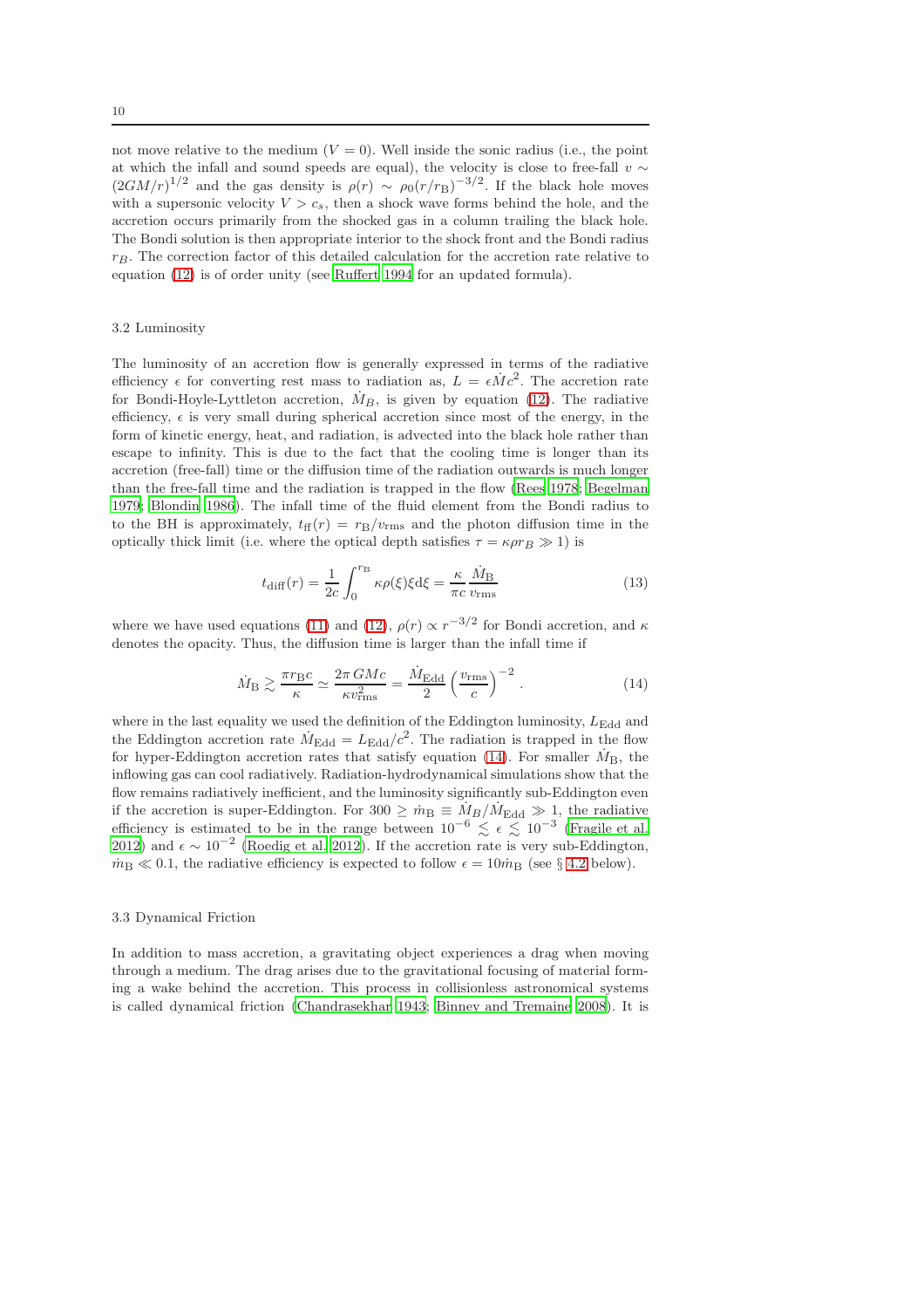responsible for delivering massive black holes to the centers of galaxies after galaxy mergers [\(Begelman et al. 1980](#page-20-1)), sinking satellites in dark matter galaxy halos and thereby transporting stars and possibly intermediate mass black holes to the galactic nucleus [\(Portegies Zwart et al. 2006](#page-24-9)). A similar effect arises in a gaseous medium [\(Rephaeli and Salpeter 1980](#page-24-12); [Ostriker 1999](#page-24-13)). The steady-state drag force is

$$
F_{\rm DF} = -4\pi\rho_0 \frac{GM}{V^2} I \tag{15}
$$

where

$$
I_{\text{supersonic}} = \ln\left(\frac{r_{\text{max}}}{r_{\text{min}}}\right) + \frac{1}{2}\ln\left(1 - \frac{1}{\mathcal{M}^2}\right) \quad \text{if} \quad \mathcal{M} > 1\,,\tag{16}
$$

$$
I_{\text{subsonic}} = \frac{1}{2} \ln \left( \frac{1 + \mathcal{M}}{1 - \mathcal{M}} \right) - \mathcal{M} \quad \text{if} \quad \mathcal{M} < 1 \,, \tag{17}
$$

and  $\mathcal{M} = V/c_s$  is the Mach number,  $r_{\text{max}}$  denotes the maximum size of the medium and  $r_{\text{min}}$  denotes the size of the perturber. For black holes  $r_{\text{min}}$  is of order the gravitational radius,  $GM/c^2$ . In the limit  $M \gg 1$ ,  $F_{\rm DF} \approx -\dot{M}_B V \ln(r_{\rm max}/r_{\rm min})$ , and for  $M \ll 1$ ,  $F_{\rm DF} \approx -\frac{1}{3}\dot{M}_B V.$ 

### 3.4 Vorticity, turbulence, and radiation effects

The simple model of Bondi-Hoyle-Lyttleton accretion neglects rotation, gas cooling, radiative effects, turbulence, and relativistic effects, which may modify the results significantly. These effects may be studied using state-of-the-art numerical simulations, which is becoming possible only recently.

[Krumholz et al. \(2005](#page-22-5)) examined Bondi accretion if the gas has a non-zero angular momentum beyond the Bondi radius. Neglecting radiation and thermodynamic effects, their simulation results are consistent with the fitting formula

$$
\dot{M}_{\text{vort}} = \dot{M}_B \times \begin{cases} 0.4 & \text{if } \omega_* \ll 1\\ 0.08 \,\omega_*^{-1} \ln(16\omega_*) & \text{if } \omega_* \gg 1 \end{cases} \tag{18}
$$

where  $\omega_* = \omega r_B/(2c_s)$  is the vorticity parameter, where  $\omega$  is the angular velocity of the inflowing gas at the outer boundary with respect to the black hole. This shows that the accretion rate is significantly suppressed by vorticity.

Further, [Krumholz et al. \(2006](#page-23-9)) have shown that the accretion rate is significantly modified in a turbulent medium over the estimate one obtains by using the turbulent velocity dispersion in equation [\(12\)](#page-8-1). In this case the accretion follows a lognormal distribution with a median that is roughly given by

$$
\dot{M}_{\text{turb}} = \left[ \dot{M}_{\text{B}}^{-2} + \dot{M}_{\text{vort}}^{-2} \right]^{-1/2} . \tag{19}
$$

These estimates assumed that the velocity of the object is much smaller than the turbulent velocity dispersion.

Incorporating radiation and realistic heating and cooling processes between multiple components (electrons, ions, and photons) poses a challenge to realistic numerical simulations of Bondi-Hoyle-Lyttleton accretion. Recently, [Fragile et al. \(2012\)](#page-21-7) have examined optically thick Bondi accretion using a general relativistic radiation magnetohydrodynamic (GR-R-MHD) simulation with  $10 \leq \dot M/\dot M_{\rm Edd} \leq 300$ . They assumed two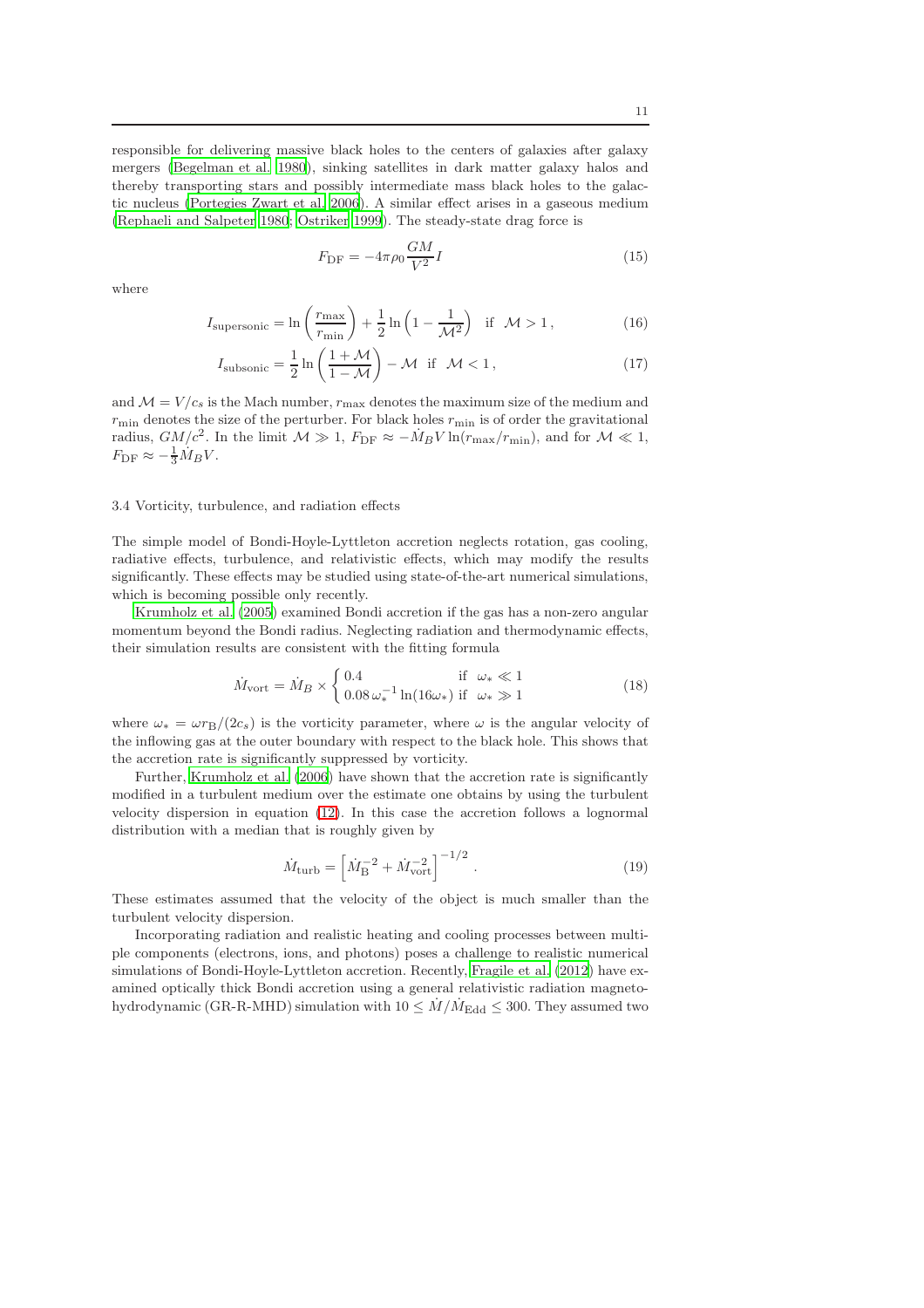components: radiation and gas, with two gas-cooling mechanisms, Thomson scattering and thermal bremsstrahlung. The ambient gas temperature was between  $10^5$  and  $10^7$  K. They found that the radiation pressure remained sub-dominant throughout the flow, and the luminosity remained very sub-Eddington despite the super-Eddington accretion rates such that the radiative efficiency was  $\epsilon = L/\dot{M}c^2 \lesssim 10^{-4}$ . These simulations suggest that radiation does not have a major effect on the results. The opposite conclusion was reached based an independent code by [Zanotti et al. \(2011](#page-26-4)) and [Roedig et al.](#page-24-11)  $(2012)$ . These simulations also assumed two components  $(gas+radiation)$  with Thomson scattering and bremsstrahlung. In these simulations, radiation pressure dominated over gas pressure, and suppressed accretion by two orders of magnitude. The accretion rate was still super-Eddington in the simulation, while the luminosity was around the Eddington limit with  $\epsilon \sim 10^{-2}$ . These simulations showed that radiation pressure may serve to further stabilize the flow against a flip-flop instability (see  $\S 3.5$ ). While this progress is exciting, further improvements are necessary for a more secure estimate of the radiative efficiency of Bondi-Hoyle-Lyttleton accretion: primarily by incorporating the cooling effects of electrons (synchrotron emission and Comptonization) and extending calculations to smaller temperatures and higher resolution.

### <span id="page-11-0"></span>3.5 Instabilities

The Bondi-Hoyle-Lyttleton flow in not stable. Two dimensional numerical simulations have shown that the wake oscillates back and forth, exhibiting a "flip-flop instability" [\(Anzer et al. 1987](#page-19-3); [Fryxell and Taam 1988](#page-21-8); [Blondin and Pope 2009;](#page-20-14) Lora-Clavijo and Guzmán [2013](#page-23-10)), however, the structure of the wake is more regular in 3D simulations [\(Ruffert](#page-25-6) [1999](#page-25-6)). At very high Mach numbers, the accretion line behind the black hole is subject to a longitudinal [\(Cowie 1977](#page-21-9)) and transverse instabilities [\(Soker 1990,](#page-25-7) [1991](#page-25-8)). Furthermore, [Nakayama \(1994\)](#page-24-14) has shown that an an axisymmetric shock is susceptible to a radial instability if the flow is accelerated after the shock. [Ruffert \(1999](#page-25-6)) investigated the Kelvin-Helmholtz and Rayleigh-Taylor instabilities, and concluded that these are not sufficient to explain the simulations without a feedback mechanism.

Bondi-Hoyle-Lyttleton accretion in a supersonic medium is subject to the standing accretion shock instability (SASI). The physical reason for this instability is the advective-acoustic cycle [\(Foglizzo 2002;](#page-21-10) [Foglizzo et al. 2005](#page-21-11); [Guilet and Foglizzo 2012](#page-22-6)): entropy/vorticity perturbations are generated at the shock and advected to the sonic point, where an acoustic wave is excited and propagated back to the shock, leading to the growth of the entropy/vorticity perturbation. SASI helps drive supernova explosions [\(Burrows et al. 2006](#page-20-15)) and causes the emission of gravitational waves [\(Kotake et al.](#page-22-7) [2007](#page-22-7)).

Recent three dimensional radiation-hydrodynamical simulations revealed strong transient oscillations as the radiation pressure increases and becomes comparable to the gas pressure, eventually reversing the shock from the downstream to the upstream domain [\(Roedig et al. 2012](#page-24-11)).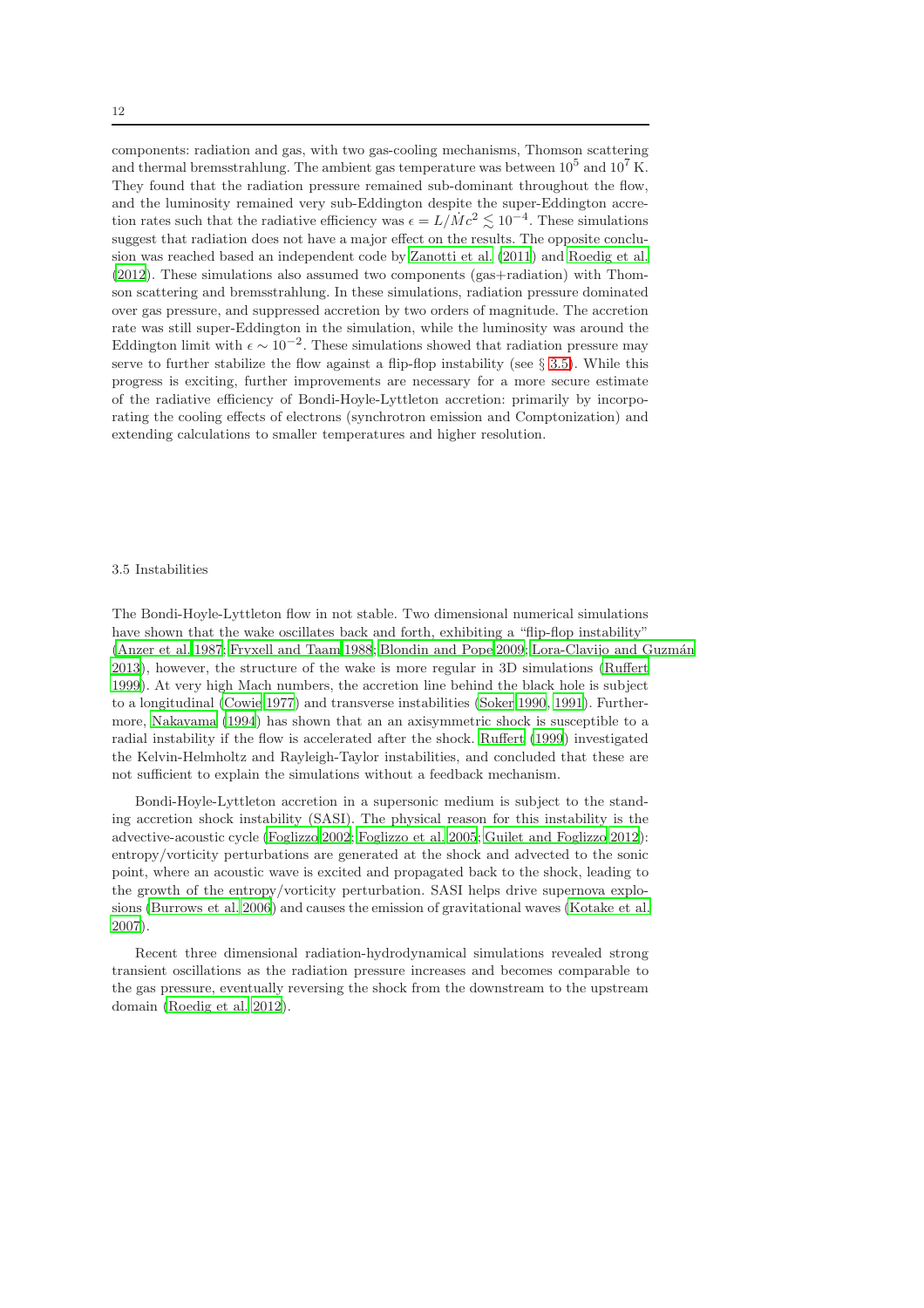### <span id="page-12-0"></span>4 Disk Accretion

#### 4.1 Thin Disk Accretion

If the inflow is endowed with rotation with respect to the black hole, it reaches a centrifugal barrier from where it cannot accrete farther inwards unless its angular momentum is transported away. Near the centrifugal barrier, where the gas is held against gravity by rotation, an accretion disk forms around the black hole, centered on the plane perpendicular to the rotation axis. The accretion time is dictated by the rate at which angular momentum is transported through viscous stress which could be significantly longer than the free-fall time for a non-rotating flow (as in the Bondi solution described in  $\S$  [3\)](#page-8-0). In the absence of radiative processes, the dissipation of the gas's kinetic energy into heat would make the disk thick and hot, with a kinetic energy of the gas close to half the gravitational potential energy (virial equilibrium). For protons at distance r, this corresponds to a temperature  $\sim 10^{13}$  K $(r/r<sub>g</sub>)$ <sup>-1</sup> where  $r_g = GM/c^2$  is the gravitational radius. However, if the cooling time of the gas is shorter than the viscous time, then a thin disk would form. This latter regime is realized for the high gas inflow rate during quasar activity  $(\S 2.3)$  $(\S 2.3)$ , as well as for stellar mass black holes that emit in the soft thermal state in LMXBs  $(§ 2.2)$  $(§ 2.2)$ . To better understand such objects, we start by exploring the structure of thin disks that characterize the high accretion rate of quasars [\(Shakura and Sunyaev 1973](#page-25-9); [Novikov and Thorne 1973](#page-24-15)).

We imagine a planar thin disk of cold gas orbiting a central black hole. Each gas element orbits at the local Keplerian velocity  $v_{\phi} = rQ = (GM/r)^{1/2}$  and spirals slowly inwards with radial velocity  $v_r \ll v_\phi$  as viscous torques transport its angular momentum to the outer part of the disk. The associated viscous stress generates heat, which is radiated away locally from the the disk surface. We assume that the disk is fed steadily and so it manifests a constant mass accretion rate at all radii. Mass conservation implies that

$$
\dot{M} = 2\pi r \Sigma v_r = \text{constant} \tag{20}
$$

independent of radius and time, where  $\Sigma(r)$  is the surface mass density of the disk. The accretion rate  $\dot{M}$  is a free parameter of the model, which is often expressed with the accretion rate corresponding to the Eddington luminosity as  $\dot{m} = M/M_{\rm E}$ . The corresponding angular momentum flux is  $\dot{M}r^2\Omega$  + constant.

In the limit of a geometrically thin disk with a scale height  $H \ll r$ , the hydrodynamic equations decouple in the radial and vertical directions. In the radial direction, the Keplerian velocity profile introduces shear which dissipates heat as neighboring fluid elements rub against each other. This power provides a local radiative flux that leaves the system vertically from the top and bottom surfaces of the disk,

<span id="page-12-1"></span>
$$
F_{\rm rad} = \frac{3}{8\pi} \dot{M} \Omega^2 \left( 1 - \frac{r^2 \Omega}{[r^2 \Omega]_{\rm ISCO}} \right) = \frac{3}{8\pi} \frac{GM\dot{M}}{r^3} \left[ 1 - \left(\frac{r_{\rm ISCO}}{r}\right)^{1/2} \right].
$$
 (21)

where we assumed that the torque vanishes at the innermost stable circular orbit (ISCO), from where the gas plunges into the black hole over a free fall time. This sets the inner boundary of the disk. Here  $r_{\text{ISCO}} = 6r_{\text{g}}$  for a non-spinning black hole, and  $r_{\rm g} \le r_{\rm ISCO} \le 9r_{\rm g}$  for a spinning black hole, where  $r_{\rm g} = GM/c^2$ . The total luminosity emitted by both faces of the disk is given by

<span id="page-12-2"></span>
$$
L = \int_{r_{\rm ISCO}}^{\infty} 2F_{\rm rad} \times 2\pi r \mathrm{d}r = \frac{1}{2} \frac{GM\dot{M}}{r_{\rm ISCO}} = \frac{r_g}{2r_{\rm ISCO}} \dot{M}c^2,
$$
 (22)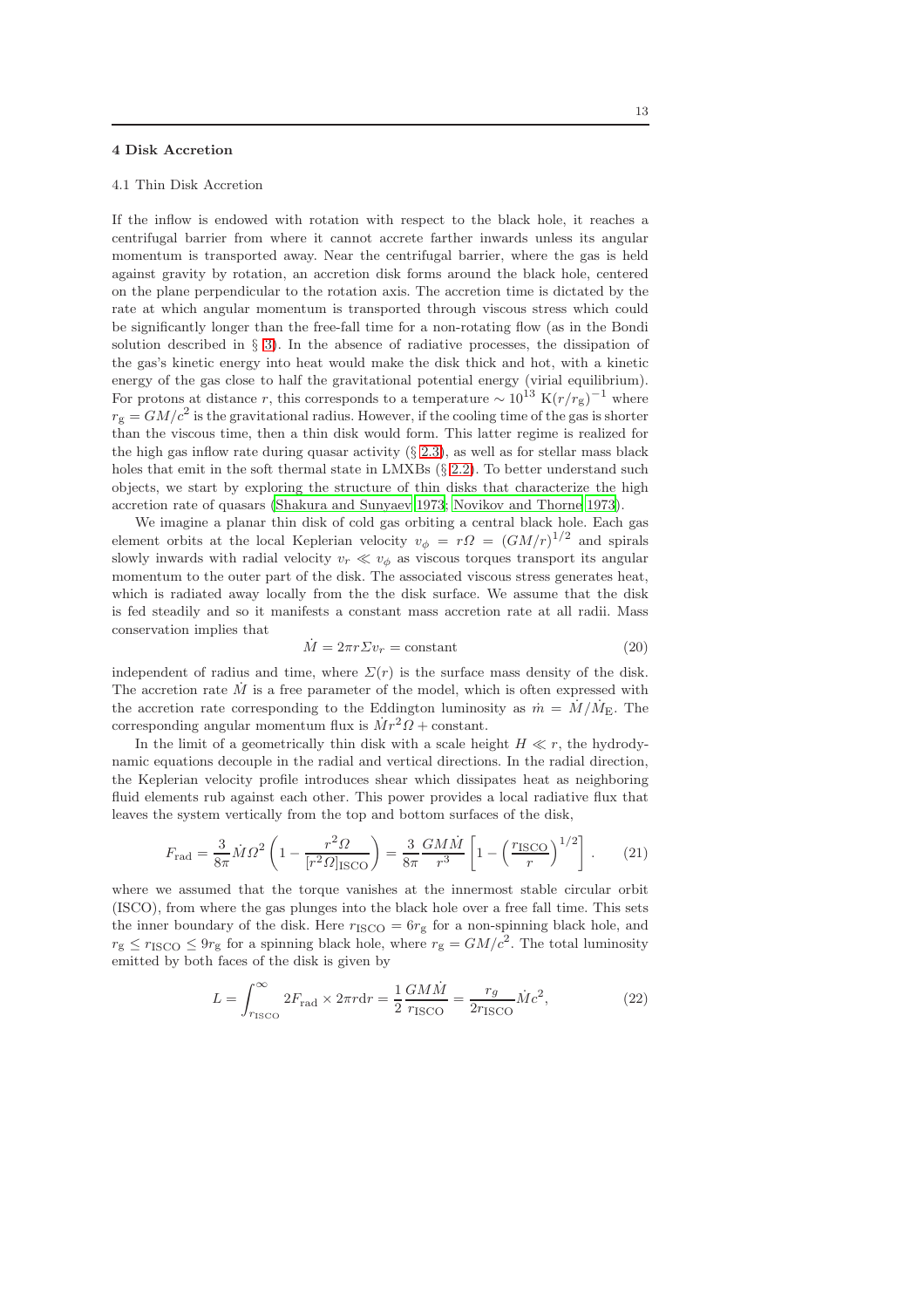where we have ignored the radiation emitted inside the ISCO. This shows that the radiative efficiency of the disk is  $\epsilon = r_g/(2r_{\rm ISCO}) = 1/12 = 8.3\%$  for a nonspinning black hole and 50% for a maximally spinning black hole in the prograde direction. Note that this simple estimate neglected general-relativistic corrections. A more detailed calculation gives similar results:  $\epsilon = 6\%$  for nonspinning and 42% for maximally spinning black holes [\(Shapiro and Teukolsky 1983b](#page-25-10)).

In local thermodynamic equilibrium, the emergent flux from the surface of the disk (equation [21\)](#page-12-1) can be written in terms of the disk surface temperature as  $F_{\text{rad}} = \sigma_{\text{SB}} T_{\text{d}}^4$ , where  $\sigma_{\rm SB}$  is the Stephan-Boltzmann constant. This yields the following radial profile for the surface temperature of the disk,

$$
T_{\rm d} = \left(\frac{F_{\rm rad}}{\sigma_{\rm SB}}\right)^{1/4} = 10^5 \, \mathrm{K} \, M_8^{-1/4} \dot{m}_{-1}^{1/4} r_1^{-3/4} \left[1 - \left(\frac{r}{r_{\rm ISCO}}\right)^{1/2}\right].\tag{23}
$$

where  $\dot{m}_{-1} = \dot{m}/0.1$ ,  $r_1 = r/(10r_{\rm g})$ , and  $\dot{m} = \dot{M}/\dot{M}_{\rm Edd}$ . The corresponding thermal blackbody spectrum peaks in the UV bands for quasars, and in the X-ray band for stellar-mass black holes. (Non-thermal X-ray emission from a hot corona or a jet can supplement this disk emission.) Stellar-mass black holes can therefore be important X-ray sources at high redshifts, especially if they are incorporated in a binary system where they accrete gas from a companion star (see  $\S 2.2$ ).

Up to this point we did not need to adopt a model for the angular momentum transport (or an effective viscosity) in the disk. Indeed, the main observables, total luminosity and thermal spectrum, are very robustly set for a radiatively efficient thin disk by three parameters:  $M$ ,  $\dot{M}$ , and the black hole spin which determines  $r_{\text{ISCO}}$ . Other details, involving the disk thickness, the radial surface density profile, and opacity however do depend on the model of viscosity and the relative contribution of radiation to gas pressure. The effective viscosity responsible is believed to be generated by the magneto-rotational instability [\(Balbus and Hawley 1998\)](#page-19-4). Assuming that (i) the angular momentum flux is proportional to the pressure in the disk with a dimensionless constant of proportionality  $\alpha$ , (ii) the disk is very thin so that it can be well approximated by vertically averaged quantities (one-zone model), (iii) the disk is optically thick in the vertical direction so that the gas and radiation are in thermal equilibrium, and (iv) the self-gravity of the gas is negligible, one can algebraically express all physical properties of the disk analytically [\(Goodman and Tan 2004](#page-21-5)). The surface density and mid-plane temperature are

<span id="page-13-0"></span>
$$
\Sigma = \frac{8\left(\mu \text{m}_\text{p}/\text{kg}\right)^{4/5} \sigma_{\text{SB}}^{1/5}}{3^{9/5} \alpha^{4/5} \kappa^{1/5}} \frac{\beta^{(1-b)4/5}}{\Omega^{4/5}} F_{\text{rad}}^{3/5},\tag{24}
$$

$$
T_{\rm c} = \frac{(\mu \text{m}_{\rm p}/\text{k}_{\rm B})^{1/5} \kappa^{1/5}}{(3\alpha \sigma_{\rm SB})^{1/5}} \frac{\beta^{(1-b)/5}}{\Omega^{1/5}} F_{\rm rad}^{2/5},\tag{25}
$$

where  $\beta = p_{\text{gas}}/(p_{\text{gas}} + p_{\text{rad}})$  is the gas to total pressure given by

<span id="page-13-1"></span>
$$
\frac{\beta^{(1/2)+(b-1)/10}}{1-\beta} = \frac{c \left[ k / (\mu \text{m}_p) \right]^{2/5}}{(3 \alpha \sigma_{\text{SB}})^{1/10} \kappa^{9/10}} \frac{\Omega^{9/10}}{F_{\text{rad}}^{\frac{4}{5}}}.
$$
 (26)

Here  $b = 0$  and 1 denote models where viscosity is proportional to the total pressure or only the gas pressure, respectively. Equations [\(24–](#page-13-0)[26\)](#page-13-1) along with equation [\(21\)](#page-12-1) define the disk model as a function of radius. Equation [\(26\)](#page-13-1) shows that in the inner regions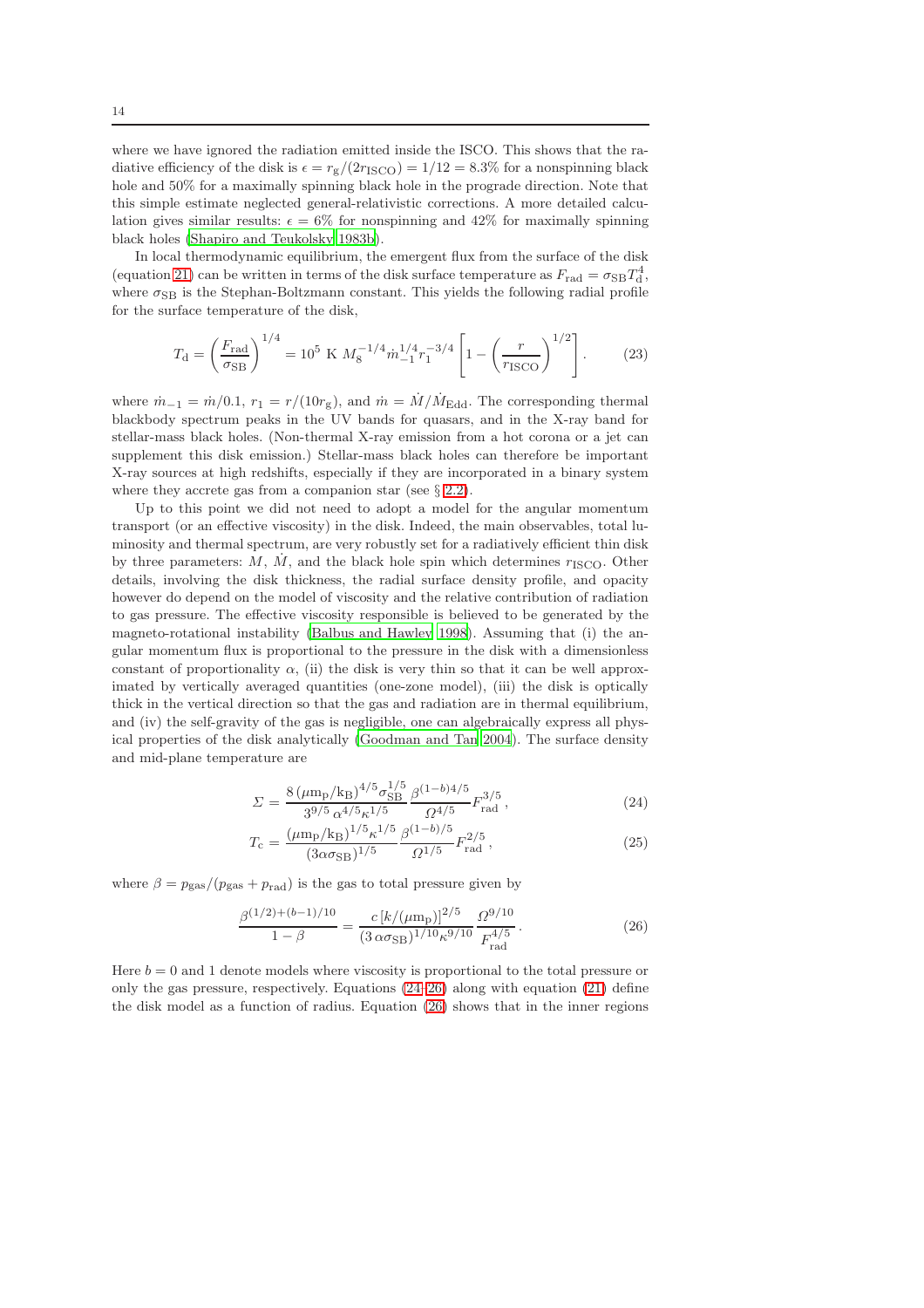$\beta \ll 1$ , implying that radiation pressure dominates over gas pressure. In practice, radiation pressure dominates within  $600 \alpha_1^{2/21} M_5^{2/21} r_{\rm g}$  if  $\dot{M} = 0.1 \dot{M}_{\rm Edd}$  with  $\epsilon = 10\%$ radiative efficiency. The opacity is dominated by electron scattering  $\kappa_{\text{es}}$  in the inner region and free-free absorption in the outer regions  $\kappa_{\rm ff}$  (equation [3\)](#page-5-2).

Vertical hydrostatic equilibrium implies  $H = c_s/\Omega$ , where  $c_s = \sqrt{p/\rho}$  is the sound speed, where  $\rho = \Sigma/(2H)$  is the density,  $p = p_{\text{gas}} + p_{\text{rad}}$  is the pressure,  $p_{\text{gas}} =$  $\rho k_B T_c/(\mu m_p)$ , and  $p_{rad} = \frac{1}{3} a_{rad} T_c^4$ . Here  $\mu$  is the mean molecular weight, which is unity for a hydrogen plasma, and  $\mu = 0.615$  for 25% helium and 75% hydrogen by mass. Combining these equations, leads to  $H = \kappa F_{\text{rad}} / [c\Omega^2 (1 - \beta)] \sim (3\kappa / 8\pi c) \dot{M} (1 - \beta)^{-1}$ . When the accretion rate approaches the Eddington limit,  $\beta \approx 0$ , and the disk bloats and  $H$  approaches  $r$  in the inner regions, violating the thin-disk assumption. The model also breaks down if the accretion rate is several orders of magnitude below Eddington because the disk becomes optically thin  $\tau = \frac{1}{2}\kappa \Sigma < 1$ .

The disk model described above ignores the self-gravity of the disk. This assumption is inevitably violated at large radii, where the disk becomes unstable to fragmentation due to its self-gravity, where the Toomre parameter,  $Q = (c_s \Omega / \pi G \Sigma)$ , drops below unity. Outside this radius, typically  $\sim 2 \times 10^4 r_g (\alpha/0.1)^{0.6} (M/10^8 \text{M}_{\odot})^{1.2}$ , the gas in quasar accretion disks would fragment into stars, and the stars may migrate inwards as the gas accretes onto the black hole. The energy output from stellar winds and supernovae would supplement the viscous heating of the disk and might regulate the disk to have  $Q \sim 1$  outside the above boundary. We therefore conclude that star formation will inevitably occur on larger scales, before the gas is driven into the accretion disk that feeds the central black hole. Indeed, the broad emission lines of quasars display very high abundances of heavy elements in the spectra out to arbitrarily high redshifts. Since the total amount of mass in the disk interior to this radius makes only a small fraction of the mass of the supermassive black hole, quasars must be fed by gas that crosses this boundary after being vulnerable to fragmentation (Milosavljević and Loeb [2004](#page-23-11)).

# <span id="page-14-0"></span>4.2 Advection Dominated Accretion Flow

When the accretion rate is considerably lower than the Eddington limit  $(m \lesssim 10^{-2})$ , the gas inflow switches to a different mode, called a Radiatively Inefficient Accretion Flow (RIAF) or an Advection Dominated Accretion Flow (ADAF), in which either the cooling time or the photon diffusion time is much longer than the accretion time of the gas and heat is mostly advected with the gas into the black hole [\(Narayan and Yi 1994](#page-24-16)). At the low gas densities and high temperatures characterizing this accretion mode, the Coulomb coupling is weak and the electrons do not heat up to the proton temperature even with the aid of plasma instabilities. Viscosity heats primarily the protons since they carry most of the momentum. The other major heat source, compression of the gas, also heats the protons more effectively than the electrons. As the gas falls inward and its density  $\rho$  rises, the temperature of each species T increases adiabatically as  $T \propto \rho^{\gamma-1}$ , where  $\gamma$  is the corresponding adiabatic index. At radii  $r \lesssim 10^{2} r_{\text{Sch}}$ , the electrons are relativistic with  $\gamma = 4/3$  and so their temperature rises inwards with increasing density as  $T_e \propto \rho^{1/3}$  while the protons are non-relativistic with  $\gamma = 5/3$  and so  $T_{\rm p} \propto \rho^{2/3}$ , yielding a two-temperature plasma with the protons being much hotter than the electrons. Typical analytic models [\(Narayan and Yi 1994;](#page-24-16) [Narayan and McClintock](#page-24-17) [2008](#page-24-17), and references therein) yield  $T_p \sim 10^{12} \text{ K}(r/r_{\text{Sch}})^{-1}$ ,  $T_e \sim \min(T_p, 10^{9-11} \text{ K})$ .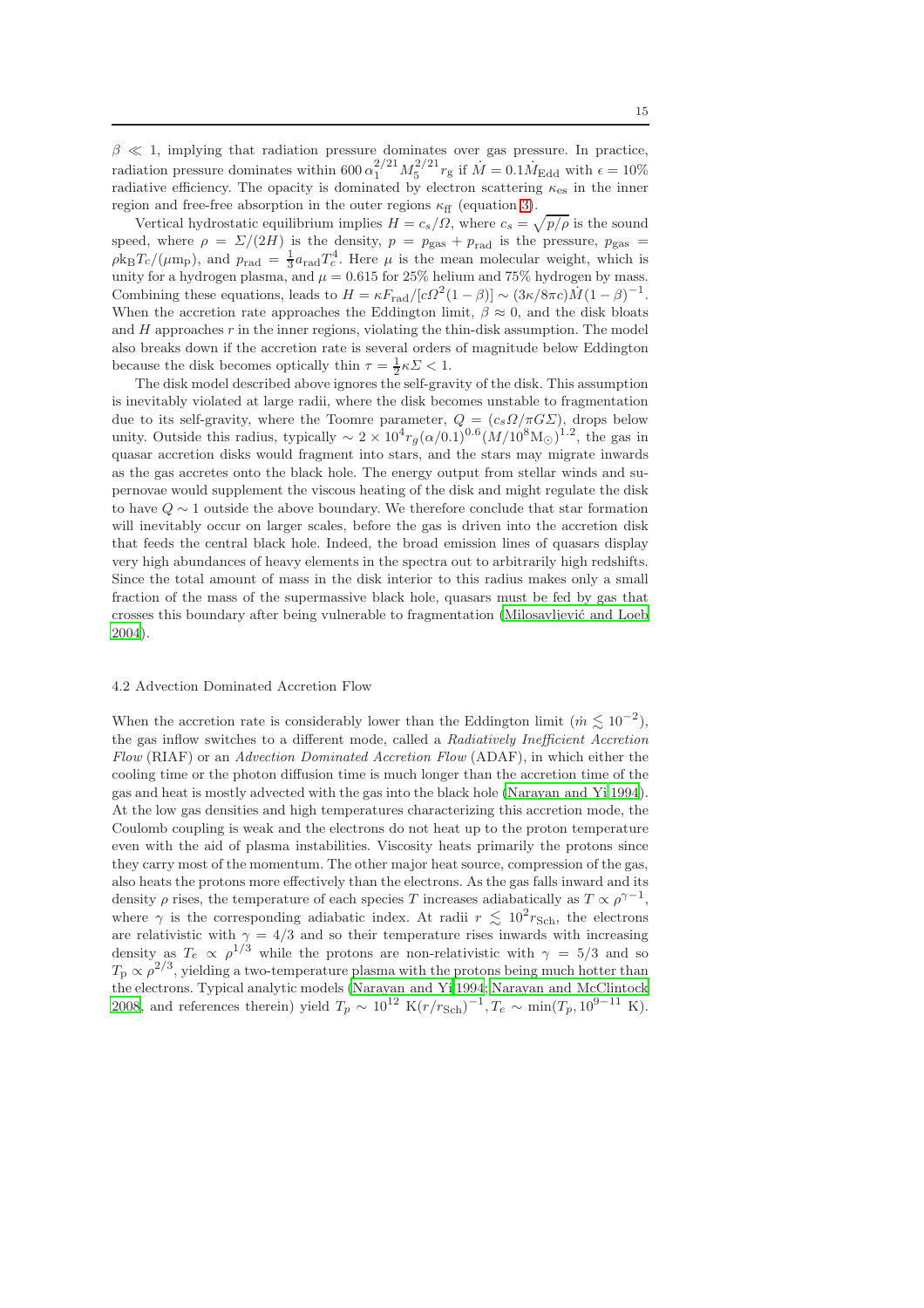Since the typical sound speed is comparable to the Keplerian speed at each radius, the geometry of the flow is thick – making RIAFs the viscous analogs of Bondi accretions.

Analytic models imply a radial velocity that is a factor of  $\sim \alpha$  smaller than the freefall speed and an accretion time that is a factor of  $\sim \alpha$  longer than the free-fall time. However, since the sum of the kinetic and thermal energies of a proton is comparable to its gravitational binding energy, RIAFs are expected to be associated with strong outflows.

The radiative efficiency of RIAFs is smaller than the thin-disk value  $(\epsilon)$ . While the thin-disk value applies to high accretion rates above some critical value,  $\dot{m} > \dot{m}_{\text{crit}}$ , where  $\dot{m}$  is the accretion rate in Eddington units, analytic RIAF models typically admit a radiative efficiency of

$$
\epsilon \approx 10 \,\dot{m} \quad \text{if} \quad \dot{m} \lesssim \dot{m}_{\text{crit}} \,, \tag{27}
$$

with  $\dot{m}_{\rm crit} \sim 0.01$ .

The nature of the flow can change when the disk becomes radiatively inefficient, since thermal convection may compete with MHD turbulence in transporting energy and angular momentum. In particular, the standard notion that viscosity is transported outwards in convective disks has been challenged in RIAFs [\(Narayan et al. 2000](#page-24-18)). In such convection-dominated disks the density profile is altered considerably from the standard ADAF models.

Since at low redshifts mergers are rare and much of the gas in galaxies has already been consumed in making stars, most local supermassive black holes are characterized by a very low accretion rate. The resulting low luminosity of these dormant black holes, such as the  $4\times10^6M_{\odot}$  black hole lurking at the center of the Milky Way galaxy, is often described using RIAF/ADAF models. Although this mode of accretion is characterized by a low mass infall rate, it could persist over a period of time that is orders of magnitude longer than the quasar mode discussed earlier, so its contribution to the growth of black holes in galactic nuclei may not be negligible.

### 4.3 Circumbinary SMBH disks

Galaxy mergers naturally lead to SMBH binaries, which can also produce bright emission. Direct X-ray imaging of active nuclei have revealed several SMBH binaries at separations of ∼3 kpc [\(Komossa et al. 2003](#page-22-8); [Ballo et al. 2004;](#page-19-5) [Bianchi et al. 2008](#page-20-16); [Civano et al. 2012](#page-20-17)), 400 pc [\(Paggi et al. 2013](#page-24-19)), and 150 pc [\(Fabbiano et al. 2011](#page-21-12)). Additional evidence comes in the form of a radio galaxy with a double core with a projected separation of 10 pc [\(Rodriguez et al. 2006\)](#page-24-20), and several other observations of radio galaxies, such as the wiggled shape of jets indicating precession [\(Roos et al. 1993\)](#page-24-21), the X-shaped morphologies of radio lobes [\(Merritt and Ekers 2002;](#page-23-12) [Liu 2004](#page-23-13)), the interruption and recurrence of activity in double-double radio galaxies [\(Schoenmakers et al.](#page-25-11) [2000](#page-25-11); [Liu et al. 2003](#page-23-14)), and the elliptical motion of the unresolved core of 3C66B [\(Sudou et al. 2003](#page-25-12)), which have all been interpreted as indirect evidence for SMBH binaries down to subparsec scales. Velocity offsets in broad line spectra have also been observed in a handful of AGN which may be attributed to the orbital motion of the SMBH binary around the center of mass [\(Eracleous et al. 2012;](#page-21-13) [Ju et al. 2013](#page-22-9)).

The structure of the accretion flow around close SMBH binaries is less understood. Generally speaking, the dense nuclear gas around the binary is expected to cool rapidly and settle in a rotationally supported circumbinary disk [\(Escala et al. 2005](#page-21-14)). If the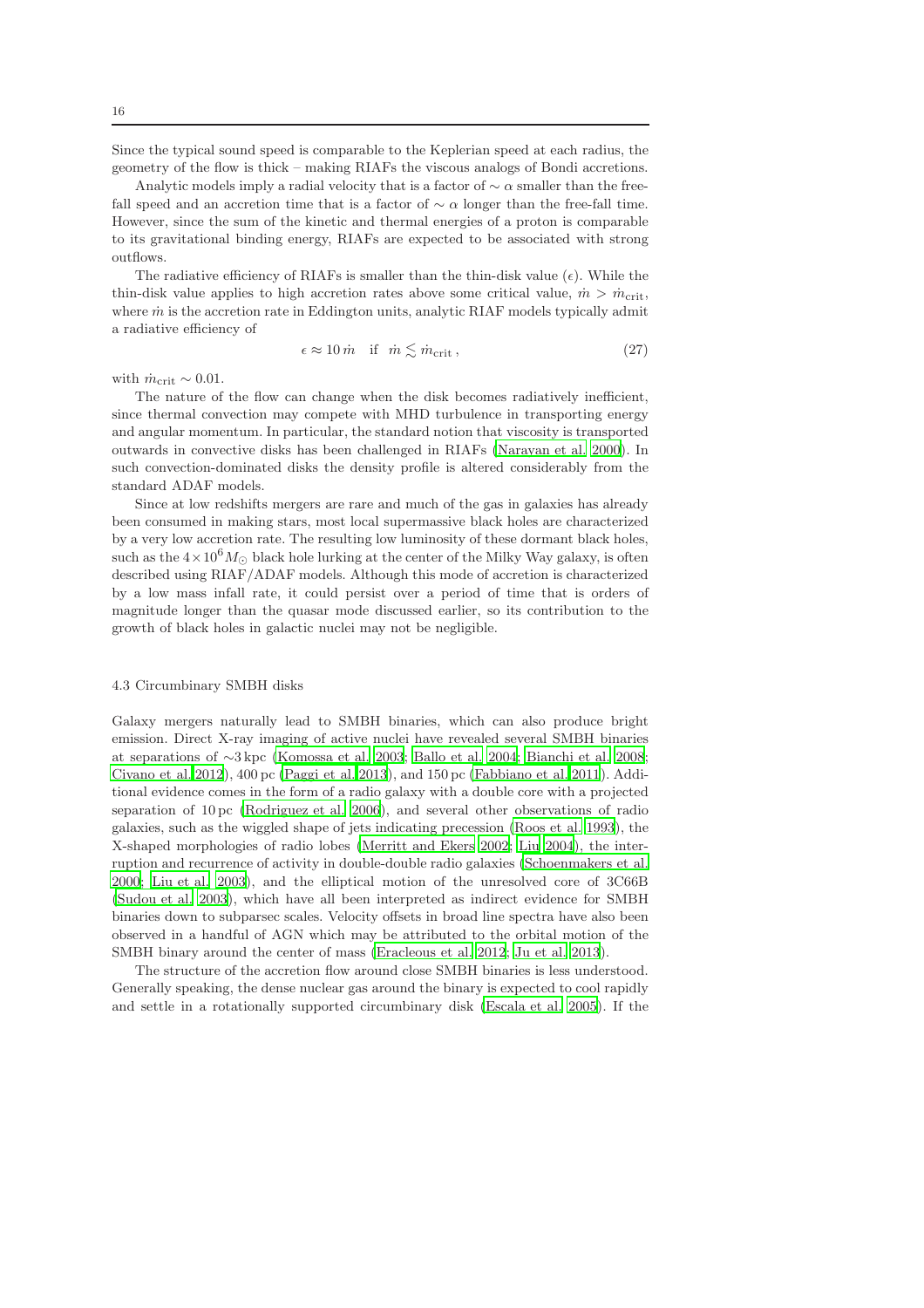binary plane is initially misaligned with the disk, the gravitational torques cause the disk to warp and twist. Viscosity then causes the disk to align with the binary on a timescale  $t_{\rm al} \sim \max[\alpha(H/r)^{-2} t_{\rm orb}, (H/r)^{-1} t_{\rm orb}]$  where  $t_{\rm orb}$  is the binary orbital period, H is the scale-height, and  $\alpha$  is the dimensionless viscosity parameter of a thin disk [\(Ivanov et al. 1999](#page-22-10), and see § [4\)](#page-12-0). For nearly equal masses, the accretion flow may then develop a triple-disk structure, forming individual accretion disks around the two binary components, and a larger circumbinary disk feeding these smaller disks [\(Hayasaki et al. 2008](#page-22-11)). For unequal mass binaries  $m/M \ll 0.1$ , the accretion disk geometry may be similar to a protoplanetary disk with a planet orbiting in the disk. The secondary excites spiral density waves in the disk which carry away energy and angular momentum from the secondary. This acts to reduce the density in a radial annulus of comparable to the Roche lobe  $R_R$  (equation [1\)](#page-2-1), regulates the inflow rate across the secondary orbit, and leads to the inward migration of the secondary. If the secondary is capable of quenching the inflow efficiently, a hollow cavity may form interior to its orbit with negligible accretion onto the primary. The gradual accretion from the outer regions will make the gas pile up outside the secondary's orbit similar to a river dam. The gas density and pressure increases significantly, until the gas overflows in non-axisymmetric streams, filling the cavity.

There are several interesting limiting cases for the circumbinary disk structure. For extreme binary mass ratios,  $q \lesssim 10^{-4}$ , the secondary cannot significantly modify the disk, which is then described by a standard thin disk assuming that the accretion rate is in the range  $0.01\dot{m} < 0.3$  (see § [4\)](#page-12-0). The spiral waves generated in the disk by the secondary carry away angular momentum very efficiently, shrinking the secondary's orbit quickly on the so-called Type-1 migration timescale ( $\sim 10^4$ – $10^5$  yr, [Goldreich and Tremaine 1980](#page-21-15)). For comparable binary masses,  $q \geq 0.1$ , a complete cavity forms, and the secondary is driven inwards on the viscous timescale ( $\sim 10^7$  yr) as the gas is flowing in from the outer regions (Type-2 migration). However, typically the local disk mass is much smaller than the secondary SMBH mass, implying that the gas piles up before it can drive the binary in. The accretion disk acquires a selfsimilar structure well outside the secondary as long as there is no inflow across the gap [\(Ivanov et al. 1999](#page-22-10); [Rafikov 2012](#page-24-22)). If the inflow into the cavity is significant, the disk settles in a steady state profile and the migration rate may be much slower (Type-1.5 migration, [Kocsis et al. 2012b\)](#page-22-12).

The accretion disk luminosity depends on whether the inner disk is truncated by tidal effects of the secondary and depends on the amount of gas pile up outside the secondary's orbit. The radiative efficiency may be larger than equation [\(22\)](#page-12-2) due to the energy release corresponding to the inward migration of the secondary. This excess power comes from the part of the accretion disk outside the secondary's orbit where the gas pile up is significant. Figure [3](#page-17-0) shows that this can make the disk significantly brighter in the optical bands for  $q < 0.01$  [\(Kocsis et al. 2012a\)](#page-22-13). Furthermore, hydrodynamical simulations show that the accretion flow into the inner regions is expected to display periodic variability on roughly the orbital timescale. The variability power spectrum has discrete peaks, where the frequencies and harmonic weights depend on the binary mass ratio, accretion rate, and the  $\alpha$  parameter (MacFadyen and Milosavljević [2008](#page-23-15); [Cuadra et al. 2009](#page-21-16); [Shi et al. 2012;](#page-25-13) [Noble et al. 2012](#page-24-23); [D'Orazio et al. 2012](#page-21-17)). However, further improvements are needed to include radiation pressure and extended to cover several viscous timescales to make more quantitative predictions on circumbinary accretion.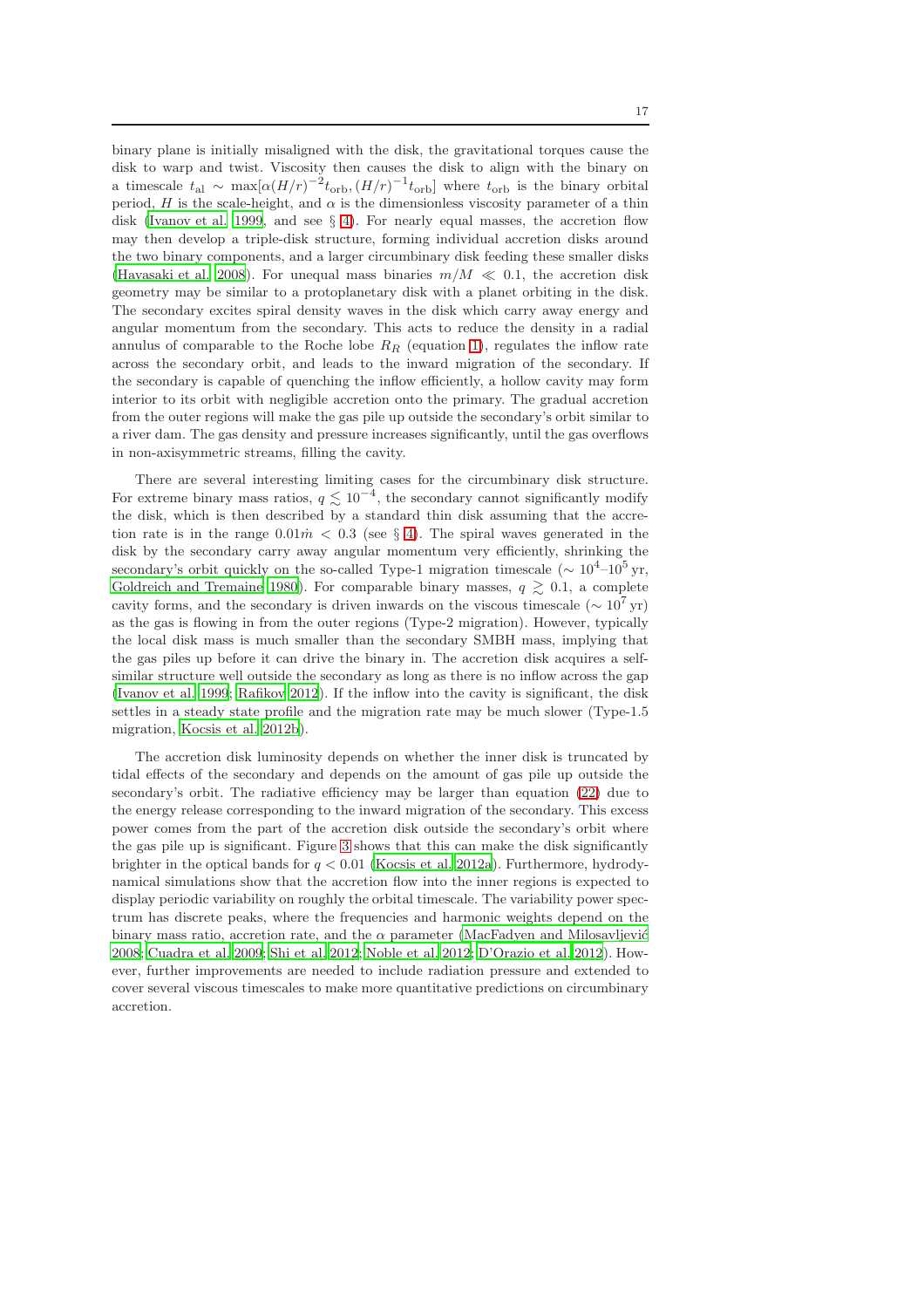

<span id="page-17-0"></span>Fig. 3 Gas pile up due to a secondary in the accretion disk (left) and the corresponding thermal continuum spectrum for mass ratios  $q = 0.1, 0.01,$  and 0.001 (right). Figure credit: [Kocsis et al. \(2012a\)](#page-22-13).

Supermassive black hole binaries may be identified in future surveys based on the velocity offsets in their broad line spectra [\(Shen and Loeb 2010](#page-25-14); [Eracleous et al.](#page-21-13) [2012](#page-21-13)), the expected periodic variability of the accretion luminosity on weeks-to-months timescales [\(Haiman et al. 2009](#page-22-14)), the excess brightness in the optical bands of the thermal spectrum corresponding to the pile up [\(Kocsis et al. 2012a](#page-22-13)), the variability of relativistic iron lines due to the orbital motion of the secondary and the effects of a gap in the disk [\(McKernan et al. 2013\)](#page-23-16), or through the gravitational waves emitted by the binary [\(Kocsis et al. 2008](#page-22-15); [Lang et al. 2011](#page-23-17)).

## 5 Feeding Black Holes with Stars

### 5.1 Tidal Disruption Events

Most supermassive black holes in the local Universe are not accreting gas. They are typically lurking at the centers of galaxies, surrounded by a dense population of stars. A star that comes close to the black hole is torn apart by tidal gravity. The spaghettilike stellar debris falling back onto the black hole forms an accretion disk and produces a luminous electromagnetic transient lasting weeks to years, observable from cosmological distances [\(Frank and Rees 1976](#page-21-18)). Around 25 tidal disruption events have been observed to date in X-ray, UV, optical, and radio bands [\(Komossa 2012](#page-22-16); [Gezari](#page-21-19) [2012](#page-21-19), and references therein). These observations imply a stellar disruption rate of  $3 \times 10^{-5}$  yr<sup>-1</sup> galaxy<sup>-1</sup> [\(van Velzen and Farrar 2012\)](#page-25-15), consistent with theoretical rate estimates [\(Rees 1988](#page-24-24); [Wang and Merritt 2004\)](#page-25-16).

The characteristic light-curve produced by tidal disruption events is derived as follows. The maximum distance at which the tidal field of the black hole is capable of unbinding a star is the tidal radius,

<span id="page-17-1"></span>
$$
R_t = \left(\frac{M_{\rm BH}}{M_*}\right)^{1/3} R_* = 46 r_{\rm g} \left(\frac{M_{\rm BH}}{10^6 \,\rm M_{\odot}}\right)^{-2/3} \left(\frac{M_*}{M_{\odot}}\right)^{-1/3} \frac{R_*}{R_{\odot}}.
$$
 (28)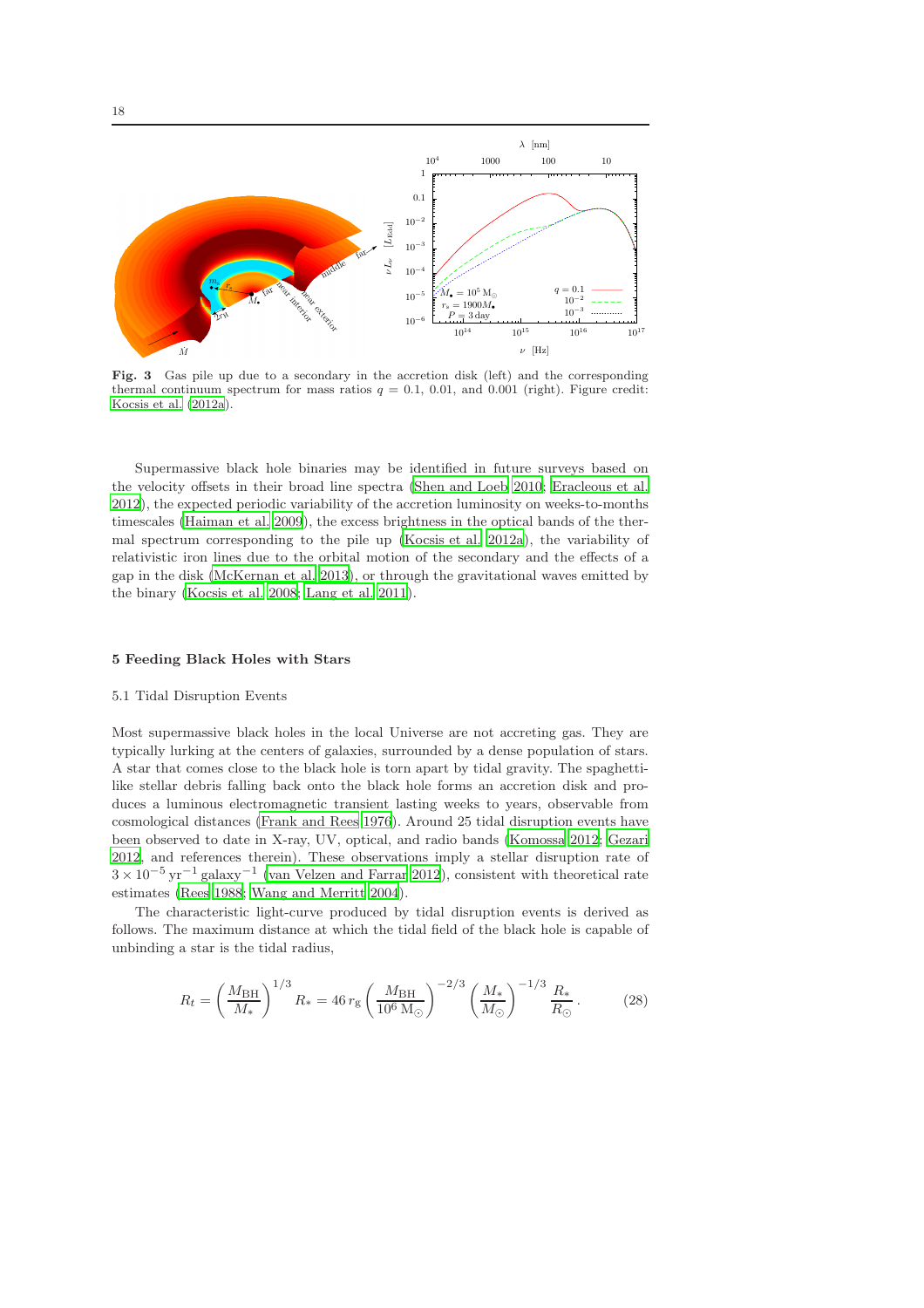The disruption occurs outside of the black hole horizon for  $M_{\rm BH} < 10^8$  M<sub>☉</sub> for main sequence stars,  $\lesssim 10^6$  M<sub>☉</sub> for white dwarfs and  $\lesssim 5$  M<sub>☉</sub> for neutron stars (see [Kesden](#page-22-17) [2012b](#page-22-17), for highly spinning black holes where these bounds may be a factor 10 larger). After tidal disruption, approximately half of the stellar mass is bound to the black hole and half is unbound. The most bound material returns to pericenter after a time

$$
t_{\rm fb} = \frac{2\pi}{6^{3/2}} \left(\frac{r_p}{R_*}\right)^{3/2} t_p = 20 \left(\frac{M_{\rm BH}}{10^6 \,\rm M_{\odot}}\right)^{3/2} \left(\frac{r_p}{6r_g}\right)^3 \left(\frac{R_*}{R_{\odot}}\right)^{-3/2} \,\rm min \qquad (29)
$$

where  $R_p$  is the pericenter distance,  $t_p = (GM_{\rm BH}/R_p^3)^{-1/2}$  is the pericenter timescale. The fallback rate of bound material is then [\(Rees 1988](#page-24-24))

$$
\dot{M}_{\text{fb}} = \frac{dM}{dE} \frac{dE}{dt} = \frac{1}{3} \frac{M_*}{t_{\text{fb}}} \left(\frac{t}{t_{\text{fb}}}\right)^{-5/3},\tag{30}
$$

where  $E \sim GM_{\rm BH}/a$  is the orbital energy, and  $a \propto t^{-3/2}$  from Kepler's law, and we assumed that  $dM/dE$  is constant. The timescale for the light-curve to reach the  $t^{-5/3}$ limit depends on the stellar structure and spin through  $dM/dE$  [\(Lodato et al. 2009](#page-23-18); [MacLeod et al. 2012;](#page-23-19) [Guillochon and Ramirez-Ruiz 2013;](#page-22-18) [Stone et al. 2012\)](#page-25-17). This Newtonian estimate is modified for smaller stellar orbital eccentricities and by GR corrections, which depend on the spin of the black hole [\(Kesden 2012a;](#page-22-19) [Hayasaki et al. 2012](#page-22-20); [Dai et al. 2013](#page-21-20)).

Once the infalling gas returns to pericenter, it is expected to shock and form an accretion disk around the black hole. Initially, weeks to months after the disruption, the fallback rate is very super-Eddington. This phase is probably described by an advective slim disk with powerful outflows [\(Strubbe and Quataert 2009](#page-25-18); [De Colle et al.](#page-21-21) [2012](#page-21-21); [Tchekhovskoy et al. 2013\)](#page-25-19). Months to a year later, the fallback rate becomes sub-Eddington, and the disk may radiatively cool efficiently to form a thin disk  $(\S 4)$  $(\S 4)$ . Finally, several years after the disruption, the fallback rate becomes very sub-Eddington  $\dot{M}_{\rm fb} \lesssim 10^{-2} \dot{M}_{\rm Edd}$ , and the disk becomes radiatively inefficient and hot (§ [4.2\)](#page-14-0) which may be accompanied by a jet. Two possible tidal disruption event sources have been observed to display jet activity (Swift J1644+57 and Swift J2058.4+0516, [Burrows et al.](#page-20-18) [2011](#page-20-18); [Cenko et al. 2012](#page-20-19)). The lack of evidence for Lense-Thirring precession of the jet away from the observer suggests that the jet is aligned with the SMBH spin and not the accretion disk in these events [\(Stone and Loeb 2012a\)](#page-25-20).

The bolometric luminosity of the system is  $L = \epsilon \dot{M}_{\rm fb} c^2 \propto t^{-5/3}$ . In the thin disk phase, the multicolor blackbody spectrum of the accretion disk peaks in the soft X-ray bands. The light-curve in the X-ray bands follows  $t^{-5/3}$  for several years, indeed consistent with many observed sources [\(Komossa 2012](#page-22-16)). Optical and UV wavelengths initially fall on the Rayleigh-Jeans tail of the disk spectrum, and the luminosity is initially proportional to the temperature  $L_{\nu} \propto T_{\nu} \propto \dot{M}_{\rm fb}^{1/4} \propto t^{-5/12}$ , and eventually converges to the  $t^{-5/3}$  profile as the disk cools [\(Lodato and Rossi 2011](#page-23-20)). Such a shallower decline has been observed in the optical and UV bands for Swift J2058 [\(Cenko et al. 2012](#page-20-19)).

Upcoming surveys will detect more hundreds to thousands of tidal disruption events (TDEs). Multi-wavelength observations will enable us to probe the supermassive and intermediate-mass black hole populations, allowing us to measure their masses and spins [\(Kesden 2012a](#page-22-19)). Supermassive black hole binaries may imply a transient very high TDE rate of 1 yr−<sup>1</sup> and account overall for 10% of the cosmic TDE rate [\(Chen et al.](#page-20-20) [2011](#page-20-20)). Detecting multiple TDEs in the same galaxy within a few years time could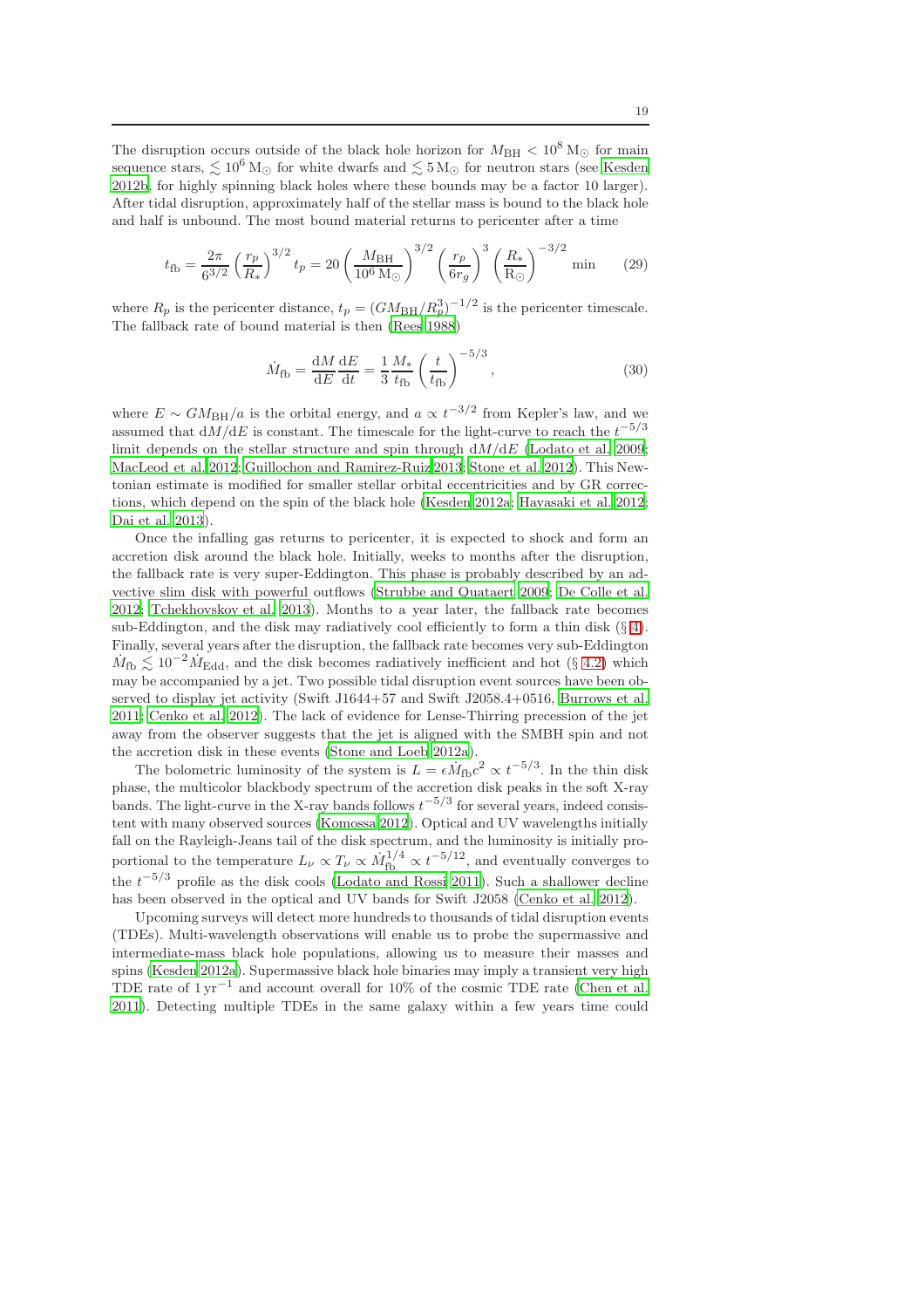be a signpost for a MBH binary. Merging SMBH receive a gravitational wave recoil kick due to anisotropic gravitational radiation. The recoiling black hole could produce tidal disruption flares spatially offset from the galactic center, which might contribute 1% of the TDE rates [\(Stone and Loeb 2012b](#page-25-21)). Finally, white dwarfs passing close to IMBHs may be detonated by the tidal gravity which would appear as underluminous supernovae [\(Carter and Luminet 1982](#page-20-21); [Rosswog et al. 2009](#page-24-25); [Haas et al. 2012](#page-22-21)).

### 5.2 Fueling Active Galactic Nuclei Accretion Disks with Stars

In the standard theory of AGN accretion, the effective viscosity responsible for delivering material onto the black hole is believed to be generated by the magneto-rotational instability (§ [4\)](#page-12-0). An interesting alternative idea was examined by Goodman [and Rafikov](#page-21-22) [\(2001\)](#page-21-22) in which massive objects embedded in the accretion disk serve as an effective source of viscosity. These objects drive density waves in the disk which transport energy and angular momentum like a kinematic viscosity. In particular, stars in the stellar cluster around the supermassive black hole that cross the disk become captured in the disk due to accretion and hydrodynamical drag. Miralda-Escudé and Kollmeier (2005) have argued that the matter of these stars is sufficient to replenish the disk and fuel AGN. This process can also explain the observed correlation between the black hole mass and velocity dispersion of the stellar cluster  $(M-\sigma)$  relation), although other explanations based on AGN feedback are also possible (see Chapter 5.6 in this book). Additionally, stars may also form in the outer regions of accretion disks due to gravitational fragmentation, and migrate inwards as they interact with the disk to fuel the AGN [\(Levin 2007](#page-23-7)).

The fate of the stars embedded in accretion disks is not well understood. Once they approach the black hole within the tidal radius (equation [28\)](#page-17-1), they are tidally disrupted. However, their structure might change considerably before reaching this radius if they migrate across a gaseous disk. Accretion from the disk and mergers with other stars can lead to the formation of a supermassive star or an intermediate mass black hole already at large distances from the black hole [\(Goodman and Tan 2004](#page-21-5); [McKernan et al. 2012\)](#page-23-8). If so, these objects orbiting around supermassive black holes will generate gravitational waves, and provide a sensitive new probe of the accretion disk [\(Kocsis et al. 2011\)](#page-22-3).

# References

- <span id="page-19-3"></span>U. Anzer, G. Boerner, J.J. Monaghan, Numerical studies of wind accretion. Astron. Astrophys. 176, 235–244 (1987)
- <span id="page-19-0"></span>J.G. Baker, J. Centrella, D.-I. Choi, M. Koppitz, J. van Meter, Gravitational-Wave Extraction from an Inspiraling Configuration of Merging Black Holes. Physical Review Letters 96(11), 111102 (2006). doi:10.1103/PhysRevLett.96.111102
- <span id="page-19-4"></span>S.A. Balbus, J.F. Hawley, Instability, turbulence, and enhanced transport in accretion disks. Reviews of Modern Physics 70, 1–53 (1998). doi:10.1103/RevModPhys.70.1
- <span id="page-19-5"></span>L. Ballo, V. Braito, R. Della Ceca, L. Maraschi, F. Tavecchio, M. Dadina, Arp 299: A Second Merging System with Two Active Nuclei? Astrophys. J. 600, 634–639 (2004). doi:10.1086/379887
- <span id="page-19-2"></span>I. Bartos, Z. Haiman, B. Kocsis, S. Marka, G2 can Illuminate the Black Hole Population near the Galactic Center. ArXiv e-prints (2013)
- <span id="page-19-1"></span>H. Baumgardt, J. Makino, T. Ebisuzaki, Massive Black Holes in Star Clusters. II. Realistic Cluster Models. Astrophys. J. 613, 1143–1156 (2004). doi:10.1086/423299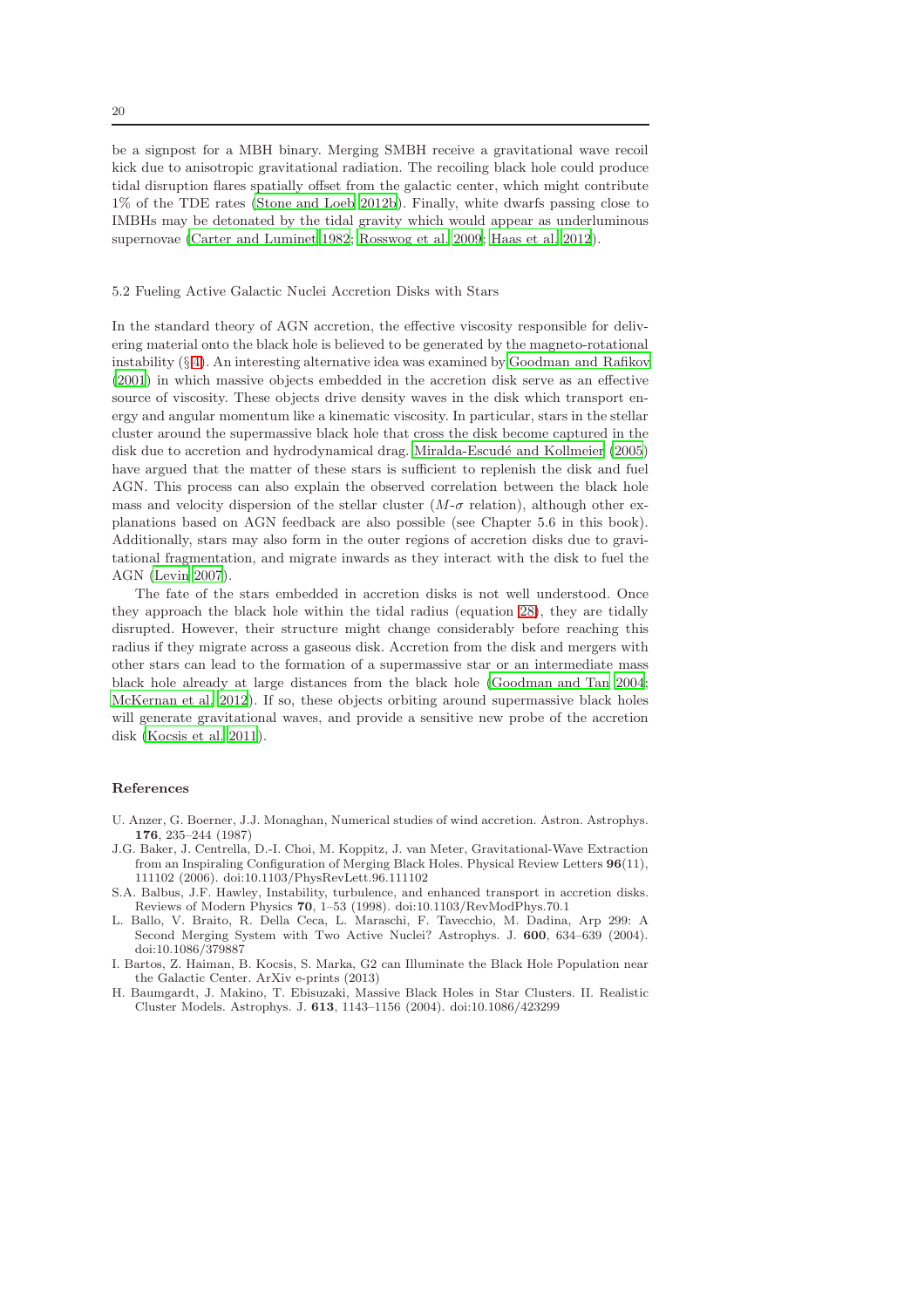- <span id="page-20-10"></span>M.C. Begelman, Can a spherically accreting black hole radiate very near the Eddington limit. Mon. Not. Roy. Acad. Soc. 187, 237–251 (1979)
- <span id="page-20-1"></span>M.C. Begelman, R.D. Blandford, M.J. Rees, Massive black hole binaries in active galactic nuclei. Nature 287, 307–309 (1980). doi:10.1038/287307a0
- <span id="page-20-0"></span>K. Belczynski, T. Bulik, C.L. Fryer, A. Ruiter, F. Valsecchi, J.S. Vink, J.R. Hurley, On the Maximum Mass of Stellar Black Holes. Astrophys. J. 714, 1217–1226 (2010). doi:10.1088/0004-637X/714/2/1217
- <span id="page-20-6"></span>G. Bertone, A.R. Zentner, J. Silk, New signature of dark matter annihilations: Gamma rays from intermediate-mass black holes. Phys. Rev. D 72(10), 103517 (2005). doi:10.1103/PhysRevD.72.103517
- <span id="page-20-7"></span>G. Bertone, M. Fornasa, M. Taoso, A.R. Zentner, Dark matter annihilation around intermediate mass black holes: an update. New Journal of Physics 11(10), 105016 (2009). doi:10.1088/1367-2630/11/10/105016
- <span id="page-20-16"></span>S. Bianchi, M. Chiaberge, E. Piconcelli, M. Guainazzi, G. Matt, Chandra unveils a binary active galactic nucleus in Mrk 463. Mon. Not. Roy. Acad. Soc. 386, 105–110 (2008). doi:10.1111/j.1365-2966.2008.13078.x
- <span id="page-20-13"></span>J. Binney, S. Tremaine, *Galactic Dynamics: Second Edition* (Princeton University Press, ???, 2008)
- <span id="page-20-3"></span>L. Blecha, A. Loeb, Effects of gravitational-wave recoil on the dynamics and growth of supermassive black holes. Mon. Not. Roy. Acad. Soc. 390, 1311–1325 (2008). doi:10.1111/j.1365- 2966.2008.13790.x
- <span id="page-20-11"></span>J.M. Blondin, Hypercritical spherical accretion onto compact objects. Astrophys. J. 308, 755– 764 (1986). doi:10.1086/164548
- <span id="page-20-14"></span>J.M. Blondin, T.C. Pope, Revisiting the "Flip-Flop" Instability of Hoyle-Lyttleton Accretion. Astrophys. J. 700, 95–102 (2009). doi:10.1088/0004-637X/700/1/95
- <span id="page-20-9"></span><span id="page-20-8"></span>H. Bondi, On spherically symmetrical accretion. Mon. Not. Roy. Acad. Soc. 112, 195 (1952) H. Bondi, F. Hoyle, On the mechanism of accretion by stars. Mon. Not. Roy. Acad. Soc. 104,
- <span id="page-20-4"></span>273 (1944) V. Bromm, R.B. Larson, The First Stars. ARA&A 42, 79–118 (2004). doi:10.1146/annurev.astro.42.053102.134034
- <span id="page-20-5"></span>V. Bromm, A. Loeb, Formation of the First Supermassive Black Holes. Astrophys. J. 596, 34–46 (2003). doi:10.1086/377529
- <span id="page-20-15"></span>A. Burrows, E. Livne, L. Dessart, C.D. Ott, J. Murphy, A New Mechanism for Core-Collapse Supernova Explosions. Astrophys. J. 640, 878–890 (2006). doi:10.1086/500174
- <span id="page-20-18"></span>D.N. Burrows, J.A. Kennea, G. Ghisellini, V. Mangano, B. Zhang, K.L. Page, M. Eracleous, P. Romano, T. Sakamoto, A.D. Falcone, J.P. Osborne, S. Campana, A.P. Beardmore, A.A. Breeveld, M.M. Chester, R. Corbet, S. Covino, J.R. Cummings, P. D'Avanzo, V. D'Elia, P. Esposito, P.A. Evans, D. Fugazza, J.M. Gelbord, K. Hiroi, S.T. Holland, K.Y. Huang, M. Im, G. Israel, Y. Jeon, Y.-B. Jeon, H.D. Jun, N. Kawai, J.H. Kim, H.A. Krimm, F.E. Marshall, P. Mészáros, H. Negoro, N. Omodei, W.-K. Park, J.S. Perkins, M. Sugizaki, H.-I. Sung, G. Tagliaferri, E. Troja, Y. Ueda, Y. Urata, R. Usui, L.A. Antonelli, S.D. Barthelmy, G. Cusumano, P. Giommi, A. Melandri, M. Perri, J.L. Racusin, B. Sbarufatti, M.H. Siegel, N. Gehrels, Relativistic jet activity from the tidal disruption of a star by a massive black hole. Nature 476, 421–424 (2011). doi:10.1038/nature10374
- <span id="page-20-2"></span>M. Campanelli, C.O. Lousto, P. Marronetti, Y. Zlochower, Accurate Evolutions of Orbiting Black-Hole Binaries without Excision. Physical Review Letters 96(11), 111101 (2006). doi:10.1103/PhysRevLett.96.111101
- <span id="page-20-21"></span>B. Carter, J.P. Luminet, Pancake detonation of stars by black holes in galactic nuclei. Nature 296, 211–214 (1982). doi:10.1038/296211a0
- <span id="page-20-19"></span>S.B. Cenko, H.A. Krimm, A. Horesh, A. Rau, D.A. Frail, J.A. Kennea, A.J. Levan, S.T. Holland, N.R. Butler, R.M. Quimby, J.S. Bloom, A.V. Filippenko, A. Gal-Yam, J. Greiner, S.R. Kulkarni, E.O. Ofek, F. Olivares E., P. Schady, J.M. Silverman, N.R. Tanvir, D. Xu, Swift J2058.4+0516: Discovery of a Possible Second Relativistic Tidal Disruption Flare? Astrophys. J. 753, 77 (2012). doi:10.1088/0004-637X/753/1/77
- <span id="page-20-12"></span>S. Chandrasekhar, Dynamical Friction. I. General Considerations: the Coefficient of Dynamical Friction. Astrophys. J. 97, 255 (1943). doi:10.1086/144517
- <span id="page-20-20"></span>X. Chen, A. Sesana, P. Madau, F.K. Liu, Tidal Stellar Disruptions by Massive Black Hole Pairs. II. Decaying Binaries. Astrophys. J. 729, 13 (2011). doi:10.1088/0004-637X/729/1/13
- <span id="page-20-17"></span>F. Civano, M. Elvis, G. Lanzuisi, T. Aldcroft, M. Trichas, A. Bongiorno, M. Brusa, L. Blecha, A. Comastri, A. Loeb, M. Salvato, A. Fruscione, A. Koekemoer, S. Komossa, R. Gilli, V.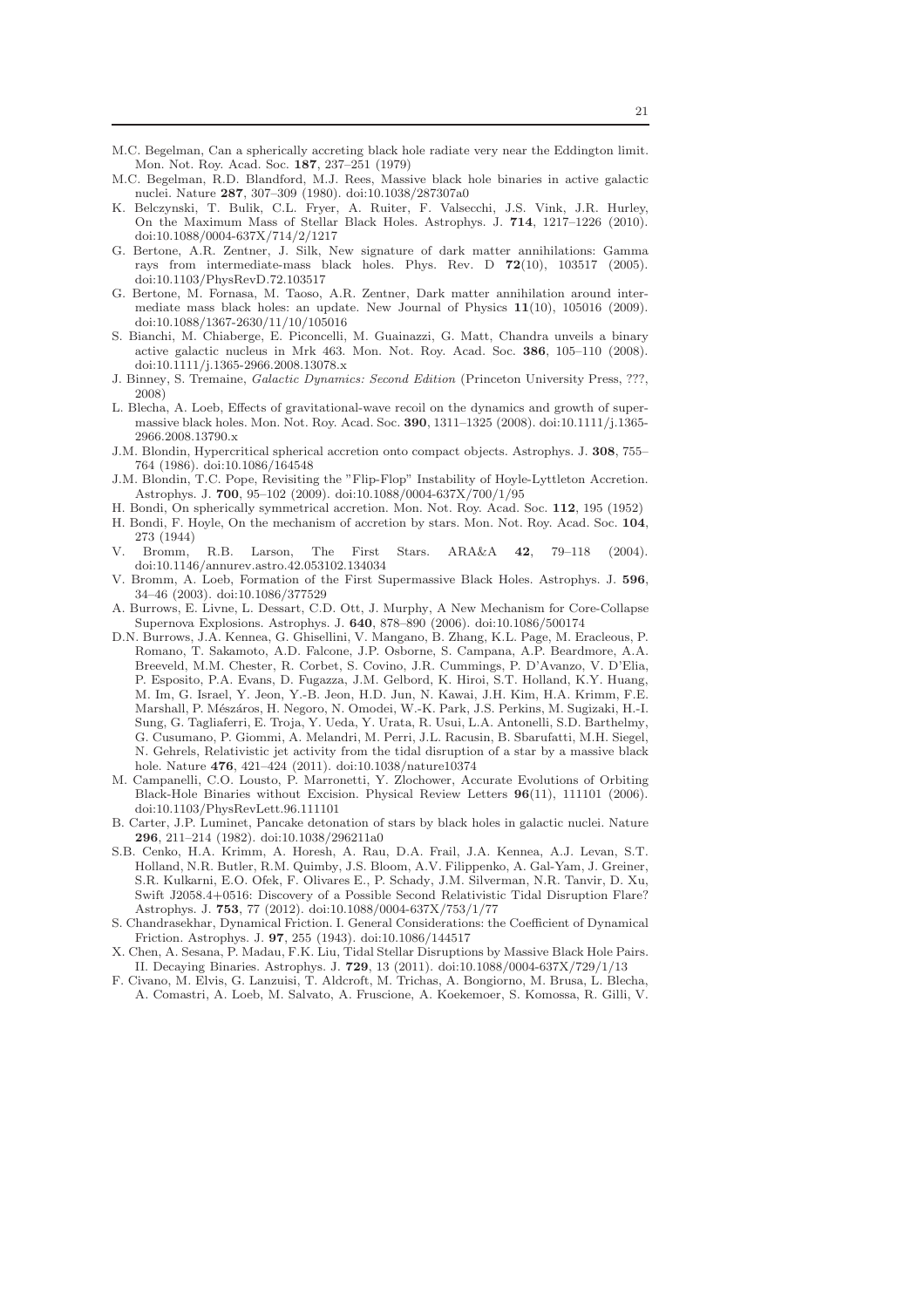Mainieri, E. Piconcelli, C. Vignali, Chandra High-resolution observations of CID-42, a Candidate Recoiling Supermassive Black Hole. Astrophys. J. 752, 49 (2012). doi:10.1088/0004- 637X/752/1/49

- <span id="page-21-9"></span>L.L. Cowie, An investigation of the stability of the Bondi-Hoyle model of accretion flow. Mon. Not. Roy. Acad. Soc. 180, 491–494 (1977)
- <span id="page-21-16"></span>J. Cuadra, P.J. Armitage, R.D. Alexander, M.C. Begelman, Massive black hole binary mergers within subparsec scale gas discs. Mon. Not. Roy. Acad. Soc. 393, 1423–1432 (2009). doi:10.1111/j.1365-2966.2008.14147.x
- <span id="page-21-20"></span>L. Dai, A. Escala, P. Coppi, The Impact of Bound Stellar Orbits and General Relativity on the Temporal Behavior of Tidal Disruption Flares. ArXiv e-prints (2013)
- <span id="page-21-6"></span>S.W. Davis, R. Narayan, Y. Zhu, D. Barret, S.A. Farrell, O. Godet, M. Servillat, N.A. Webb, The Cool Accretion Disk in ESO 243-49 HLX-1: Further Evidence of an Intermediate-mass Black Hole. Astrophys. J. 734, 111 (2011). doi:10.1088/0004-637X/734/2/111
- <span id="page-21-21"></span>F. De Colle, J. Guillochon, J. Naiman, E. Ramirez-Ruiz, The Dynamics, Appearance, and Demographics of Relativistic Jets Triggered by Tidal Disruption of Stars in Quiescent Supermassive Black Holes. Astrophys. J. 760, 103 (2012). doi:10.1088/0004-637X/760/2/103
- <span id="page-21-1"></span>C.D. Dermer, A. Atoyan, Collapse of Neutron Stars to Black Holes in Binary Systems: A Model for Short Gamma-Ray Bursts. Astrophys. J. Lett. 643, 13–16 (2006). doi:10.1086/504895
- <span id="page-21-3"></span>M. Dijkstra, Z. Haiman, A. Mesinger, J.S.B. Wyithe, Fluctuations in the high-redshift Lyman-Werner background: close halo pairs as the origin of supermassive black holes. Mon. Not. Roy. Acad. Soc. 391, 1961–1972 (2008). doi:10.1111/j.1365-2966.2008.14031.x
- <span id="page-21-17"></span>D.J. D'Orazio, Z. Haiman, A. MacFadyen, Accretion into the Central Cavity of a Circumbinary Disk. ArXiv e-prints (2012)
- <span id="page-21-13"></span>M. Eracleous, T.A. Boroson, J.P. Halpern, J. Liu, A Large Systematic Search for Close Supermassive Binary and Rapidly Recoiling Black Holes. Astrophys. J. Suppl. 201, 23 (2012). doi:10.1088/0067-0049/201/2/23
- <span id="page-21-14"></span>A. Escala, R.B. Larson, P.S. Coppi, D. Mardones, The Role of Gas in the Merging of Massive Black Holes in Galactic Nuclei. II. Black Hole Merging in a Nuclear Gas Disk. Astrophys. J. 630, 152–166 (2005). doi:10.1086/431747
- <span id="page-21-12"></span>G. Fabbiano, J. Wang, M. Elvis, G. Risaliti, A close nuclear black-hole pair in the spiral galaxy NGC3393. Nature 477, 431–434 (2011). doi:10.1038/nature10364
- <span id="page-21-2"></span>R. Fernández, B.D. Metzger, Nuclear Dominated Accretion Flows in Two Dimensions. I. Torus Evolution with Parametric Microphysics. Astrophys. J. 763, 108 (2013). doi:10.1088/0004- 637X/763/2/108
- <span id="page-21-10"></span>T. Foglizzo, Non-radial instabilities of isothermal Bondi accretion with a shock: Vorticalacoustic cycle vs. post-shock acceleration. Astron. Astrophys. 392, 353–368 (2002). doi:10.1051/0004-6361:20020912
- <span id="page-21-11"></span>T. Foglizzo, P. Galletti, M. Ruffert, A fresh look at the unstable simulations of Bondi-Hoyle-Lyttleton accretion. Astron. Astrophys. 435, 397–411 (2005). doi:10.1051/0004- 6361:20042201
- <span id="page-21-7"></span>P.C. Fragile, A. Gillespie, T. Monahan, M. Rodriguez, P. Anninos, Numerical Simulations of Optically Thick Accretion onto a Black Hole. I. Spherical Case. Astrophys. J. Suppl. 201, 9 (2012). doi:10.1088/0067-0049/201/2/9
- <span id="page-21-18"></span>J. Frank, M.J. Rees, Effects of massive central black holes on dense stellar systems. Mon. Not. Roy. Acad. Soc. 176, 633–647 (1976)
- <span id="page-21-4"></span>M. Freitag, M.A. Gürkan, F.A. Rasio, Runaway collisions in young star clusters - II. Numerical results. Mon. Not. Roy. Acad. Soc. 368, 141–161 (2006). doi:10.1111/j.1365- 2966.2006.10096.x
- <span id="page-21-0"></span>C.L. Fryer, Mass Limits For Black Hole Formation. Astrophys. J. 522, 413–418 (1999). doi:10.1086/307647
- <span id="page-21-8"></span>B.A. Fryxell, R.E. Taam, Numerical simulation of nonaxisymmetric adiabatic accretion flow. Astrophys. J. 335, 862–880 (1988). doi:10.1086/166973
- <span id="page-21-19"></span>S. Gezari, Ultraviolet and Optical Observations of Tidal Disruption Events, in *European Physical Journal Web of Conferences*. European Physical Journal Web of Conferences, vol. 39, 2012, p. 3001. doi:10.1051/epjconf/20123903001
- <span id="page-21-15"></span>P. Goldreich, S. Tremaine, Disk-satellite interactions. Astrophys. J. 241, 425–441 (1980). doi:10.1086/158356
- <span id="page-21-22"></span>J. Goodman, R.R. Rafikov, Planetary Torques as the Viscosity of Protoplanetary Disks. Astrophys. J. 552, 793–802 (2001). doi:10.1086/320572
- <span id="page-21-5"></span>J. Goodman, J.C. Tan, Supermassive Stars in Quasar Disks. Astrophys. J. 608, 108–118 (2004).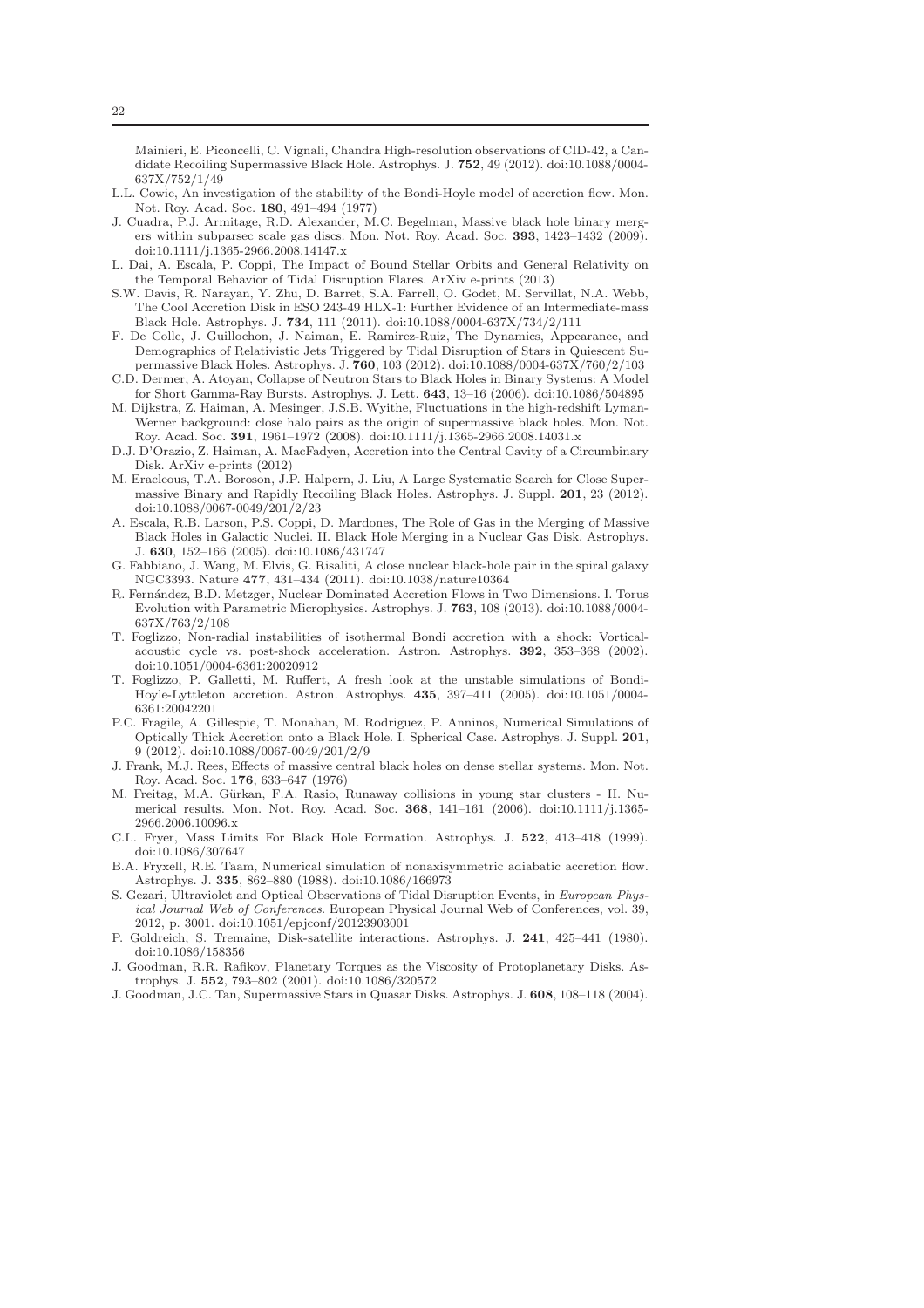doi:10.1086/386360

- <span id="page-22-1"></span>H.-J. Grimm, M. Gilfanov, R. Sunyaev, High-mass X-ray binaries as a star formation rate indicator in distant galaxies. Mon. Not. Roy. Acad. Soc. 339, 793–809 (2003). doi:10.1046/j.1365-8711.2003.06224.x
- <span id="page-22-6"></span>J. Guilet, T. Foglizzo, On the linear growth mechanism driving the standing accretion shock instability. Mon. Not. Roy. Acad. Soc. 421, 546–560 (2012). doi:10.1111/j.1365- 2966.2012.20333.x
- <span id="page-22-18"></span>J. Guillochon, E. Ramirez-Ruiz, Hydrodynamical Simulations to Determine the Feeding Rate of Black Holes by the Tidal Disruption of Stars: The Importance of the Impact Parameter and Stellar Structure. Astrophys. J. 767, 25 (2013). doi:10.1088/0004-637X/767/1/25
- <span id="page-22-21"></span>R. Haas, R.V. Shcherbakov, T. Bode, P. Laguna, Tidal Disruptions of White Dwarfs from Ultra-close Encounters with Intermediate-mass Spinning Black Holes. Astrophys. J. 749, 117 (2012). doi:10.1088/0004-637X/749/2/117
- <span id="page-22-14"></span>Z. Haiman, B. Kocsis, K. Menou, The Population of Viscosity- and Gravitational Wave-driven Supermassive Black Hole Binaries Among Luminous Active Galactic Nuclei. Astrophys. J. 700, 1952–1969 (2009). doi:10.1088/0004-637X/700/2/1952
- <span id="page-22-11"></span>K. Hayasaki, S. Mineshige, L.C. Ho, A Supermassive Binary Black Hole with Triple Disks. Astrophys. J. 682, 1134–1140 (2008). doi:10.1086/588837
- <span id="page-22-20"></span>K. Hayasaki, N. Stone, A. Loeb, Finite, Intense Accretion Bursts from Tidal Disruption of Stars on Bound Orbits. ArXiv e-prints (2012)
- <span id="page-22-0"></span>A. Heger, C.L. Fryer, S.E. Woosley, N. Langer, D.H. Hartmann, How Massive Single Stars End Their Life. Astrophys. J. 591, 288–300 (2003). doi:10.1086/375341
- <span id="page-22-4"></span>F. Hoyle, R.A. Lyttleton, The effect of interstellar matter on climatic variation. Proceedings of the Cambridge Philosophical Society 35, 405 (1939). doi:10.1017/S0305004100021150
- <span id="page-22-10"></span>P.B. Ivanov, J.C.B. Papaloizou, A.G. Polnarev, The evolution of a supermassive binary caused by an accretion disc. Mon. Not. Roy. Acad. Soc. 307, 79–90 (1999). doi:10.1046/j.1365- 8711.1999.02623.x
- <span id="page-22-9"></span>W. Ju, J.E. Greene, R.R. Rafikov, S.J. Bickerton, C. Badenes, Search for Supermassive Black Hole Binaries in the Sloan Digital Sky Survey Spectroscopic Sample. ArXiv e-prints (2013)
- <span id="page-22-19"></span>M. Kesden, Black-hole spin dependence in the light curves of tidal disruption events. Phys. Rev. D 86(6), 064026 (2012a). doi:10.1103/PhysRevD.86.064026
- <span id="page-22-17"></span>M. Kesden, Tidal-disruption rate of stars by spinning supermassive black holes. Phys. Rev. D 85(2), 024037 (2012b). doi:10.1103/PhysRevD.85.024037
- W. Kley, A. Shankar, A. Burkert, Radiation hydrodynamics of axisymmetric accretion flow in a common envelope environment. Astron. Astrophys. 297, 739 (1995)
- <span id="page-22-13"></span>B. Kocsis, Z. Haiman, A. Loeb, Gas pile-up, gap overflow and Type 1.5 migration in circumbinary discs: application to supermassive black hole binaries. Mon. Not. Roy. Acad. Soc. 427, 2680–2700 (2012a). doi:10.1111/j.1365-2966.2012.22118.x
- <span id="page-22-12"></span>B. Kocsis, Z. Haiman, A. Loeb, Gas pile-up, gap overflow and Type 1.5 migration in circumbinary discs: general theory. Mon. Not. Roy. Acad. Soc. 427, 2660–2679 (2012b). doi:10.1111/j.1365-2966.2012.22129.x
- <span id="page-22-15"></span>B. Kocsis, Z. Haiman, K. Menou, Premerger Localization of Gravitational Wave Standard Sirens with LISA: Triggered Search for an Electromagnetic Counterpart. Astrophys. J. 684, 870–887 (2008). doi:10.1086/590230
- <span id="page-22-2"></span>B. Kocsis, A. Ray, S. Portegies Zwart, Mapping the Galactic Center with Gravitational Wave Measurements Using Pulsar Timing. Astrophys. J. 752, 67 (2012). doi:10.1088/0004- 637X/752/1/67
- <span id="page-22-3"></span>B. Kocsis, N. Yunes, A. Loeb, Observable signatures of extreme mass-ratio inspiral black hole binaries embedded in thin accretion disks. Phys. Rev. D 84(2), 024032 (2011). doi:10.1103/PhysRevD.84.024032
- <span id="page-22-16"></span>S. Komossa, Tidal Disruption of Stars by Supermassive Black Holes: The X-ray View, in *European Physical Journal Web of Conferences*. European Physical Journal Web of Conferences, vol. 39, 2012, p. 2001. doi:10.1051/epjconf/20123902001
- <span id="page-22-8"></span>S. Komossa, V. Burwitz, G. Hasinger, P. Predehl, J.S. Kaastra, Y. Ikebe, Discovery of a Binary Active Galactic Nucleus in the Ultraluminous Infrared Galaxy NGC 6240 Using Chandra. Astrophys. J. Lett. 582, 15–19 (2003). doi:10.1086/346145
- <span id="page-22-7"></span>K. Kotake, N. Ohnishi, S. Yamada, Gravitational Radiation from Standing Accretion Shock Instability in Core-Collapse Supernovae. Astrophys. J. 655, 406–415 (2007). doi:10.1086/509320
- <span id="page-22-5"></span>M.R. Krumholz, C.F. McKee, R.I. Klein, Bondi Accretion in the Presence of Vorticity. Astro-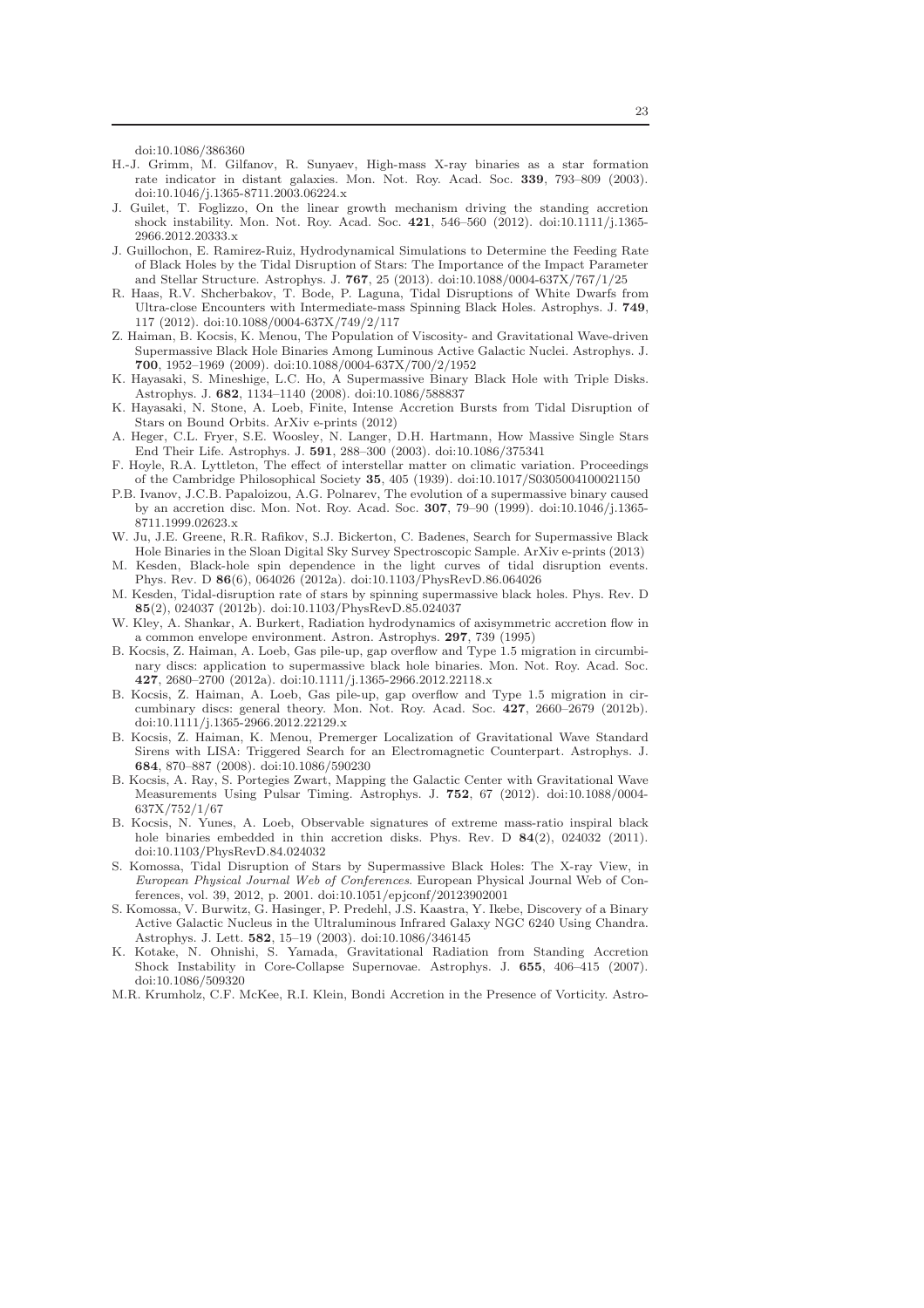phys. J. 618, 757–768 (2005). doi:10.1086/426051

- <span id="page-23-9"></span>M.R. Krumholz, C.F. McKee, R.I. Klein, Bondi-Hoyle Accretion in a Turbulent Medium. Astrophys. J. 638, 369–381 (2006). doi:10.1086/498844
- <span id="page-23-17"></span>R.N. Lang, S.A. Hughes, N.J. Cornish, Measuring parameters of massive black hole binaries with partially aligned spins. Phys. Rev. D  $84(2)$ , 022002 (2011). doi:10.1103/PhysRevD.84.022002
- <span id="page-23-7"></span>Y. Levin, Starbursts near supermassive black holes: young stars in the Galactic Centre, and gravitational waves in LISA band. Mon. Not. Roy. Acad. Soc. 374, 515–524 (2007). doi:10.1111/j.1365-2966.2006.11155.x
- J. Li, J. Ostriker, R. Sunyaev, Rotating Accretion Flows: From Infinity to the Black Hole. ArXiv e-prints (2012)
- <span id="page-23-13"></span>F.K. Liu, X-shaped radio galaxies as observational evidence for the interaction of supermassive binary black holes and accretion disc at parsec scale. Mon. Not. Roy. Acad. Soc. 347, 1357– 1369 (2004). doi:10.1111/j.1365-2966.2004.073
- <span id="page-23-14"></span>F.K. Liu, X.-B. Wu, S.L. Cao, Double-double radio galaxies: remnants of merged supermassive binary black holes. Mon. Not. Roy. Acad. Soc. 340, 411–416 (2003). doi:10.1046/j.1365- 8711.2003.06235.x
- <span id="page-23-20"></span>G. Lodato, E.M. Rossi, Multiband light curves of tidal disruption events. Mon. Not. Roy. Acad. Soc. 410, 359–367 (2011). doi:10.1111/j.1365-2966.2010.17448.x
- <span id="page-23-18"></span>G. Lodato, A.R. King, J.E. Pringle, Stellar disruption by a supermassive black hole: is the light curve really proportional to  $t^{-5/3}$ ? Mon. Not. Roy. Acad. Soc. 392, 332–340 (2009). doi:10.1111/j.1365-2966.2008.14049.x
- <span id="page-23-2"></span>A. Loeb, F.A. Rasio, Collapse of primordial gas clouds and the formation of quasar black holes. Astrophys. J. 432, 52–61 (1994). doi:10.1086/174548
- <span id="page-23-10"></span>F.D. Lora-Clavijo, F.S. Guzm´an, Axisymmetric Bondi-Hoyle accretion on to a Schwarzschild black hole: shock cone vibrations. Mon. Not. Roy. Acad. Soc. 429, 3144–3154 (2013). doi:10.1093/mnras/sts573
- <span id="page-23-15"></span>A.I. MacFadyen, M. Milosavljević, An Eccentric Circumbinary Accretion Disk and the Detection of Binary Massive Black Holes. Astrophys. J. 672, 83–93 (2008). doi:10.1086/523869
- <span id="page-23-19"></span>M. MacLeod, J. Guillochon, E. Ramirez-Ruiz, The Tidal Disruption of Giant Stars and their Contribution to the Flaring Supermassive Black Hole Population. Astrophys. J. 757, 134 (2012). doi:10.1088/0004-637X/757/2/134
- <span id="page-23-6"></span>P. Madau, M.J. Rees, Massive Black Holes as Population III Remnants. Astrophys. J. Lett. 551, 27–30 (2001). doi:10.1086/319848
- <span id="page-23-4"></span>P. Madau, M.J. Rees, M. Volonteri, F. Haardt, S.P. Oh, Early Reionization by Miniquasars. Astrophys. J. 604, 484–494 (2004). doi:10.1086/381935
- <span id="page-23-5"></span>I. Mandel, D.A. Brown, J.R. Gair, M.C. Miller, Rates and Characteristics of Intermediate Mass Ratio Inspirals Detectable by Advanced LIGO. Astrophys. J. 681, 1431–1447 (2008). doi:10.1086/588246
- <span id="page-23-8"></span>B. McKernan, K.E.S. Ford, W. Lyra, H.B. Perets, Intermediate mass black holes in AGN discs - I. Production and growth. Mon. Not. Roy. Acad. Soc. 425, 460-469 (2012). doi:10.1111/j.1365-2966.2012.21486.x
- <span id="page-23-16"></span>B. McKernan, K.E.S. Ford, B. Kocsis, Z. Haiman, Intermediate mass black holes in AGN discs - I. Production and growth. Mon. Not. Roy. Acad. Soc.in press (2013). doi:10.1111/j.1365- 2966.2012.21486.x
- <span id="page-23-12"></span>D. Merritt, R.D. Ekers, Tracing Black Hole Mergers Through Radio Lobe Morphology. Science 297, 1310–1313 (2002). doi:10.1126/science.1074688
- <span id="page-23-3"></span>M.C. Miller, E.J.M. Colbert, Intermediate-Mass Black Holes. International Journal of Modern Physics D 13, 1–64 (2004). doi:10.1142/S0218271804004426
- <span id="page-23-11"></span>M. Milosavljević, A. Loeb, The Link between Warm Molecular Disks in Maser Nuclei and Star Formation near the Black Hole at the Galactic Center. Astrophys. J. Lett. 604, 45–48 (2004). doi:10.1086/383467
- <span id="page-23-1"></span>S. Mineo, M. Gilfanov, R. Sunyaev, X-ray emission from star-forming galaxies - I. High-mass X-ray binaries. Mon. Not. Roy. Acad. Soc. 419, 2095–2115 (2012). doi:10.1111/j.1365- 2966.2011.19862.x
- <span id="page-23-21"></span>J. Miralda-Escud´e, J.A. Kollmeier, Star Captures by Quasar Accretion Disks: A Possible Explanation of the M- $\sigma$  Relation. Astrophys. J. 619, 30-40 (2005). doi:10.1086/426467
- <span id="page-23-0"></span>M.P. Muno, J.S. Clark, P.A. Crowther, S.M. Dougherty, R. de Grijs, C. Law, S.L.W. McMillan, M.R. Morris, I. Negueruela, D. Pooley, S. Portegies Zwart, F. Yusef-Zadeh, A Neutron Star with a Massive Progenitor in Westerlund 1. Astrophys. J. Lett. 636, 41–44 (2006).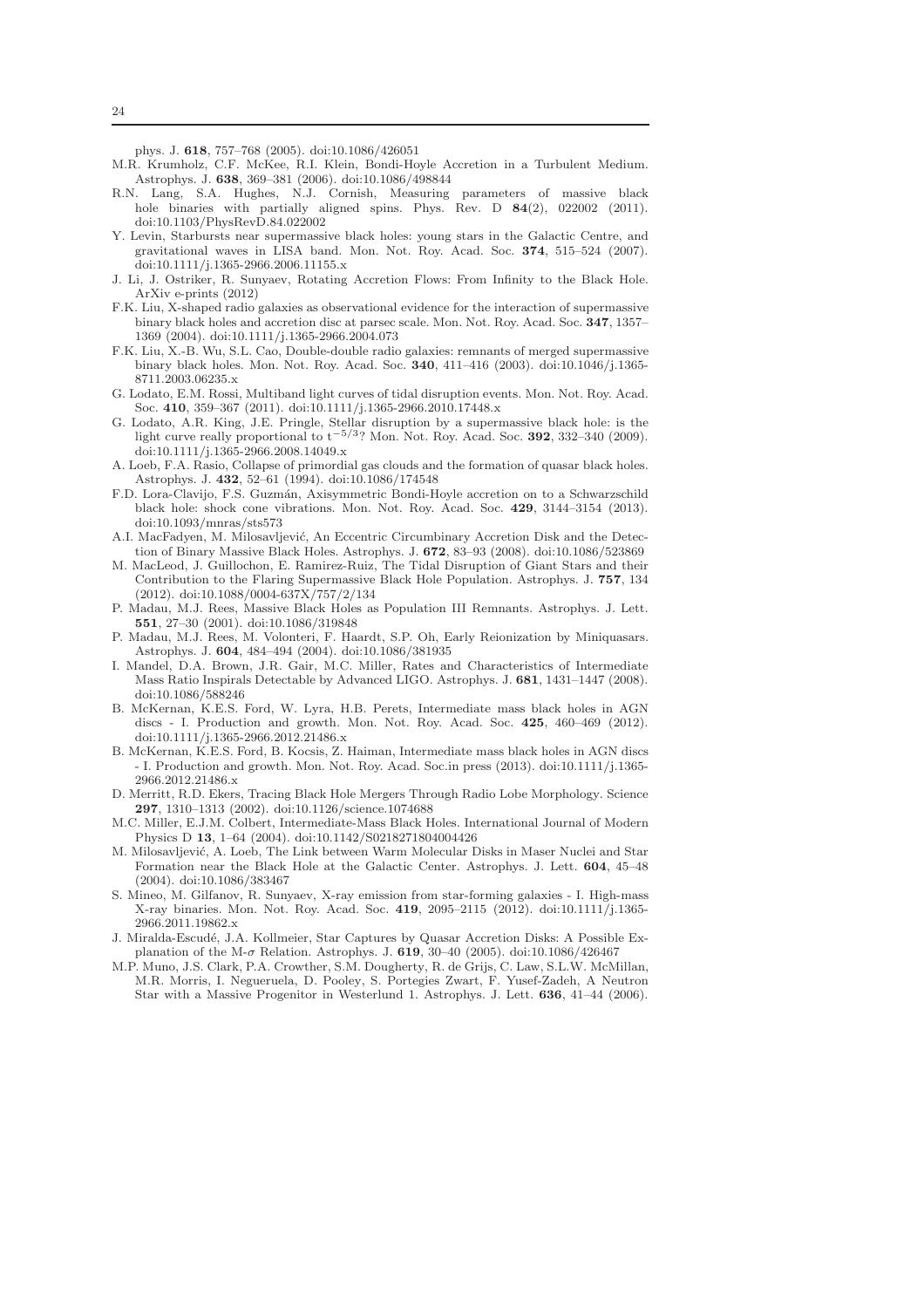doi:10.1086/499776

- <span id="page-24-14"></span>K. Nakayama, Dynamical Instability of Standing Shock Waves in Adiabatic Accretion Flows and Wind Flows. Mon. Not. Roy. Acad. Soc. 270, 871 (1994)
- <span id="page-24-17"></span>R. Narayan, J.E. McClintock, Advection-dominated accretion and the black hole event horizon. New A Rev. 51, 733–751 (2008). doi:10.1016/j.newar.2008.03.002
- <span id="page-24-16"></span>R. Narayan, I. Yi, Advection-dominated accretion: A self-similar solution. Astrophys. J. Lett. 428, 13–16 (1994). doi:10.1086/187381
- <span id="page-24-18"></span>R. Narayan, I.V. Igumenshchev, M.A. Abramowicz, Self-similar Accretion Flows with Convection. Astrophys. J. 539, 798–808 (2000). doi:10.1086/309268
- <span id="page-24-23"></span>S.C. Noble, B.C. Mundim, H. Nakano, J.H. Krolik, M. Campanelli, Y. Zlochower, N. Yunes, Circumbinary Magnetohydrodynamic Accretion into Inspiraling Binary Black Holes. Astrophys. J. 755, 51 (2012). doi:10.1088/0004-637X/755/1/51
- <span id="page-24-15"></span>I.D. Novikov, K.S. Thorne, Astrophysics of Black Holes., in *Black Holes (Les Astres Occlus)*, ed. by A. Giannaras, 1973, pp. 343–450
- <span id="page-24-4"></span>R.M. O'Leary, A. Loeb, Star clusters around recoiled black holes in the Milky Way halo. Mon. Not. Roy. Acad. Soc. 395, 781–786 (2009). doi:10.1111/j.1365-2966.2009.14611.x
- <span id="page-24-6"></span>R.M. O'Leary, B. Kocsis, A. Loeb, Gravitational waves from scattering of stellar-mass black holes in galactic nuclei. Mon. Not. Roy. Acad. Soc. 395, 2127–2146 (2009). doi:10.1111/j.1365-2966.2009.14653.x
- <span id="page-24-8"></span>R.M. O'Leary, F.A. Rasio, J.M. Fregeau, N. Ivanova, R. O'Shaughnessy, Binary Mergers and Growth of Black Holes in Dense Star Clusters. Astrophys. J. 637, 937–951 (2006). doi:10.1086/498446
- <span id="page-24-13"></span>E.C. Ostriker, Dynamical Friction in a Gaseous Medium. Astrophys. J. 513, 252–258 (1999). doi:10.1086/306858
- <span id="page-24-19"></span>A. Paggi, G. Fabbiano, G. Risaliti, J. Wang, M. Elvis, Two Compton-Thick Active Nuclei in Arp 220? ArXiv e-prints (2013)
- <span id="page-24-2"></span>V. Paschalidis, M. MacLeod, T.W. Baumgarte, S.L. Shapiro, Merger of white dwarf-neutron star binaries: Prelude to hydrodynamic simulations in general relativity. Phys. Rev. D 80(2), 024006 (2009). doi:10.1103/PhysRevD.80.024006
- <span id="page-24-7"></span>S.F. Portegies Zwart, S.L.W. McMillan, The Runaway Growth of Intermediate-Mass Black Holes in Dense Star Clusters. Astrophys. J. 576, 899–907 (2002). doi:10.1086/341798
- <span id="page-24-9"></span>S.F. Portegies Zwart, H. Baumgardt, S.L.W. McMillan, J. Makino, P. Hut, T. Ebisuzaki, The Ecology of Star Clusters and Intermediate-Mass Black Holes in the Galactic Bulge. Astrophys. J. 641, 319–326 (2006). doi:10.1086/500361
- <span id="page-24-1"></span>K.A. Postnov, L.R. Yungelson, The Evolution of Compact Binary Star Systems. Living Reviews in Relativity 9, 6 (2006)
- <span id="page-24-3"></span>F. Pretorius, Evolution of Binary Black-Hole Spacetimes. Physical Review Letters 95(12), 121101 (2005). doi:10.1103/PhysRevLett.95.121101
- <span id="page-24-22"></span>R.R. Rafikov, Structure and evolution of circumbinary disks around supermassive black hole (SMBH) binaries. ArXiv e-prints (2012)
- <span id="page-24-0"></span>P. Ranalli, A. Comastri, G. Setti, The 2-10 keV luminosity as a Star Formation Rate indicator. Astron. Astrophys. 399, 39–50 (2003). doi:10.1051/0004-6361:20021600
- <span id="page-24-10"></span>M.J. Rees, Accretion and the quasar phenomenon. Phys. Scr 17, 193–200 (1978). doi:10.1088/0031-8949/17/3/010
- <span id="page-24-24"></span>M.J. Rees, Tidal disruption of stars by black holes of 10 to the 6th-10 to the 8th solar masses in nearby galaxies. Nature 333, 523–528 (1988). doi:10.1038/333523a0
- <span id="page-24-5"></span>J.A. Regan, M.G. Haehnelt, Pathways to massive black holes and compact star clusters in pre-galactic dark matter haloes with virial temperatures ¿ 10,000K. Mon. Not. Roy. Acad. Soc. 396, 343–353 (2009). doi:10.1111/j.1365-2966.2009.14579.x
- <span id="page-24-12"></span>Y. Rephaeli, E.E. Salpeter, Flow past a massive object and the gravitational drag. Astrophys. J. 240, 20–24 (1980). doi:10.1086/158202
- <span id="page-24-20"></span>C. Rodriguez, G.B. Taylor, R.T. Zavala, A.B. Peck, L.K. Pollack, R.W. Romani, A Compact Supermassive Binary Black Hole System. Astrophys. J. 646, 49–60 (2006). doi:10.1086/504825
- <span id="page-24-11"></span>C. Roedig, O. Zanotti, D. Alic, General relativistic radiation hydrodynamics of accretion flows - II. Treating stiff source terms and exploring physical limitations. Mon. Not. Roy. Acad. Soc. 426, 1613–1631 (2012). doi:10.1111/j.1365-2966.2012.21821.x
- <span id="page-24-21"></span>N. Roos, J.S. Kaastra, C.A. Hummel, A massive binary black hole in 1928 + 738? Astrophys. J. 409, 130–133 (1993). doi:10.1086/172647
- <span id="page-24-25"></span>S. Rosswog, E. Ramirez-Ruiz, W.R. Hix, Tidal Disruption and Ignition of White Dwarfs by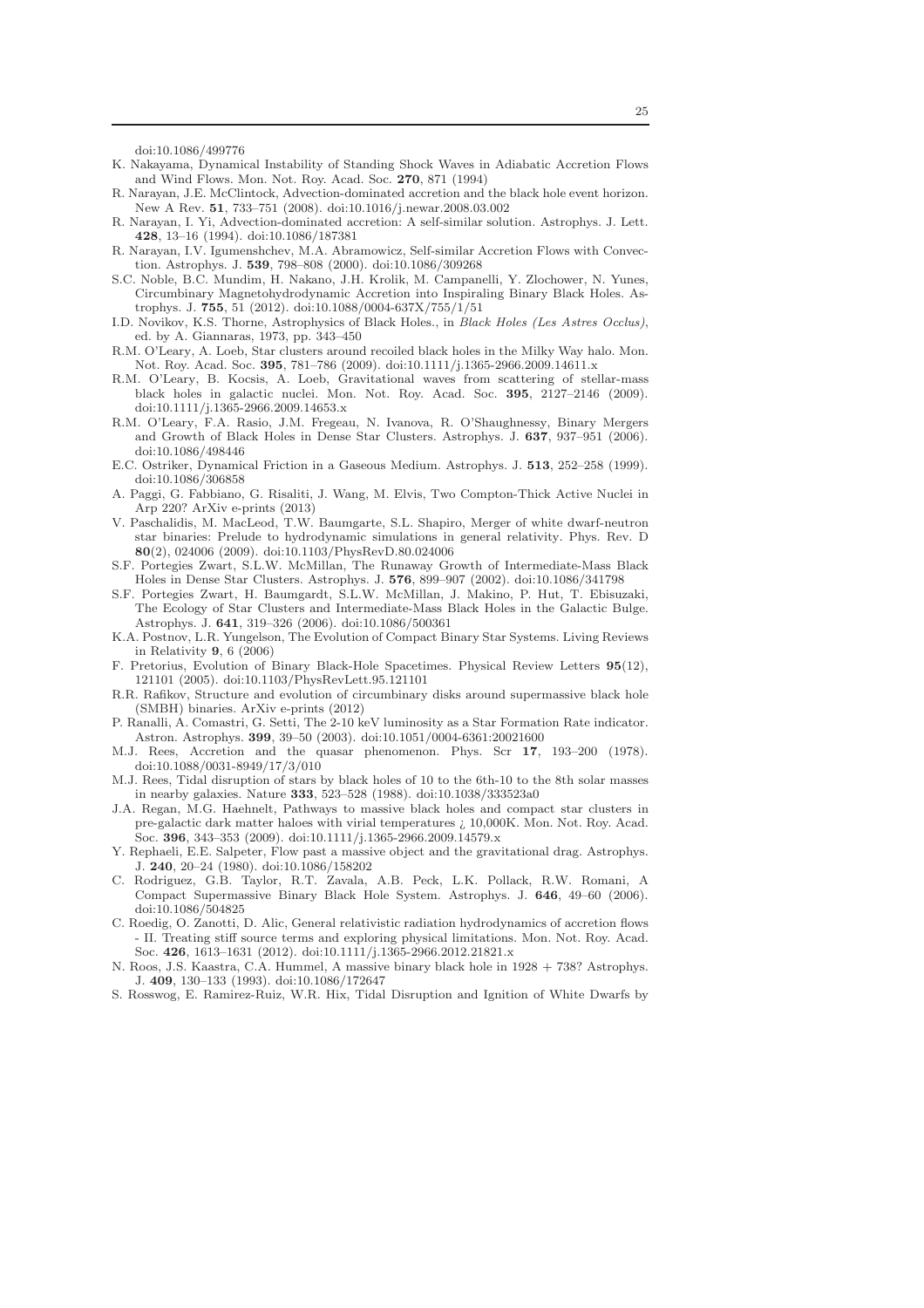Moderately Massive Black Holes. Astrophys. J. 695, 404–419 (2009). doi:10.1088/0004- 637X/695/1/404

- <span id="page-25-5"></span>M. Ruffert, Three-dimensional hydrodynamic Bondi-Hoyle accretion. 1: Code validation and stationary accretors. Astrophys. J. 427, 342–350 (1994). doi:10.1086/174144
- <span id="page-25-6"></span>M. Ruffert, Non-axisymmetric wind-accretion simulations. II. Density gradients. Astron. Astrophys. 346, 861–877 (1999)
- <span id="page-25-4"></span>M. Saijo, T.W. Baumgarte, S.L. Shapiro, M. Shibata, Collapse of a Rotating Supermassive Star to a Supermassive Black Hole: Post-Newtonian Simulations. Astrophys. J. 569, 349–361 (2002). doi:10.1086/339268
- <span id="page-25-11"></span>A.P. Schoenmakers, A.G. de Bruyn, H.J.A. Röttgering, H. van der Laan, C.R. Kaiser, Radio galaxies with a 'double-double morphology' - I. Analysis of the radio properties and evidence for interrupted activity in active galactic nuclei. Mon. Not. Roy. Acad. Soc. 315, 371–380 (2000). doi:10.1046/j.1365-8711.2000.03430.x
- <span id="page-25-9"></span>N.I. Shakura, R.A. Sunyaev, Black holes in binary systems. Observational appearance. Astron. Astroph. 24, 337–355 (1973)
- <span id="page-25-2"></span>S.L. Shapiro, S.A. Teukolsky, Black Holes, White Dwarfs, and Neutron Stars: The Physics of Compact Objects, in *14.2. Collisionless Spherical Accretion*, 1983a
- <span id="page-25-10"></span>S.L. Shapiro, S.A. Teukolsky, Black Holes, White Dwarfs, and Neutron Stars: The Physics of Compact Objects, in *12. Black Holes (eq. 12.4.30 and 12.7.25)*, 1983b
- S.L. Shapiro, S.A. Teukolsky, *Black Holes, White Dwarfs, and Neutron Stars: The Physics of Compact Objects* 1983c
- <span id="page-25-14"></span>Y. Shen, A. Loeb, Identifying Supermassive Black Hole Binaries with Broad Emission Line Diagnosis. Astrophys. J. 725, 249–260 (2010). doi:10.1088/0004-637X/725/1/249
- <span id="page-25-13"></span>J.-M. Shi, J.H. Krolik, S.H. Lubow, J.F. Hawley, Three-dimensional Magnetohydrodynamic Simulations of Circumbinary Accretion Disks: Disk Structures and Angular Momentum Transport. Astrophys. J. 749, 118 (2012). doi:10.1088/0004-637X/749/2/118
- E. Shima, T. Matsuda, U. Anzer, G. Boerner, H.M.J. Boffin, Numerical computation of two dimensional wind accretion of isothermal gas. Astron. Astrophys. 337, 311–320 (1998)
- <span id="page-25-7"></span>N. Soker, Stability analysis of the accretion line. Astrophys. J. 358, 545–550 (1990). doi:10.1086/169007
- <span id="page-25-8"></span>N. Soker, Nonlinear instability of the accretion line. Astrophys. J. 376, 750–756 (1991). doi:10.1086/170322
- <span id="page-25-20"></span>N. Stone, A. Loeb, Observing Lense-Thirring Precession in Tidal Disruption Flares. Physical Review Letters 108(6), 061302 (2012a). doi:10.1103/PhysRevLett.108.061302
- <span id="page-25-21"></span>N. Stone, A. Loeb, Tidal disruption flares of stars from moderately recoiled black holes. Mon. Not. Roy. Acad. Soc. 422, 1933–1947 (2012b). doi:10.1111/j.1365-2966.2012.20577.x
- <span id="page-25-17"></span>N. Stone, R. Sari, A. Loeb, Consequences of Strong Compression in Tidal Disruption Events. ArXiv e-prints (2012)
- <span id="page-25-18"></span>L.E. Strubbe, E. Quataert, Optical flares from the tidal disruption of stars by massive black holes. Mon. Not. Roy. Acad. Soc. 400, 2070–2084 (2009). doi:10.1111/j.1365- 2966.2009.15599.x
- <span id="page-25-12"></span>H. Sudou, S. Iguchi, Y. Murata, Y. Taniguchi, Orbital Motion in the Radio Galaxy 3C 66B: Evidence for a Supermassive Black Hole Binary. Science 300, 1263–1265 (2003). doi:10.1126/science.1082817
- <span id="page-25-3"></span>T. Tanaka, Z. Haiman, The Assembly of Supermassive Black Holes at High Redshifts. Astrophys. J. 696, 1798–1822 (2009). doi:10.1088/0004-637X/696/2/1798
- <span id="page-25-19"></span>A. Tchekhovskoy, B.D. Metzger, D. Giannios, L.Z. Kelley, Swift J1644+57 gone MAD: the case for dynamically-important magnetic flux threading the black hole in a jetted tidal disruption event. ArXiv e-prints (2013)
- <span id="page-25-1"></span>K.S. Thorne, A.N. Zytkow, Stars with degenerate neutron cores. I - Structure of equilibrium models. Astrophys. J. 212, 832–858 (1977). doi:10.1086/155109
- <span id="page-25-0"></span>M. Ugliano, H.-T. Janka, A. Marek, A. Arcones, Progenitor-explosion Connection and Remnant Birth Masses for Neutrino-driven Supernovae of Iron-core Progenitors. Astrophys. J. 757, 69 (2012). doi:10.1088/0004-637X/757/1/69
- <span id="page-25-15"></span>S. van Velzen, G.R. Farrar, The Rate of Stellar Tidal Disruption Flares from Sdss Data, in *European Physical Journal Web of Conferences*. European Physical Journal Web of Conferences, vol. 39, 2012, p. 8002. doi:10.1051/epjconf/20123908002
- E.P. Velikhov J. Exp. Theor. Phys. 36, 1398 (1959)
- <span id="page-25-16"></span>J. Wang, D. Merritt, Revised Rates of Stellar Disruption in Galactic Nuclei. Astrophys. J. 600, 149–161 (2004). doi:10.1086/379767